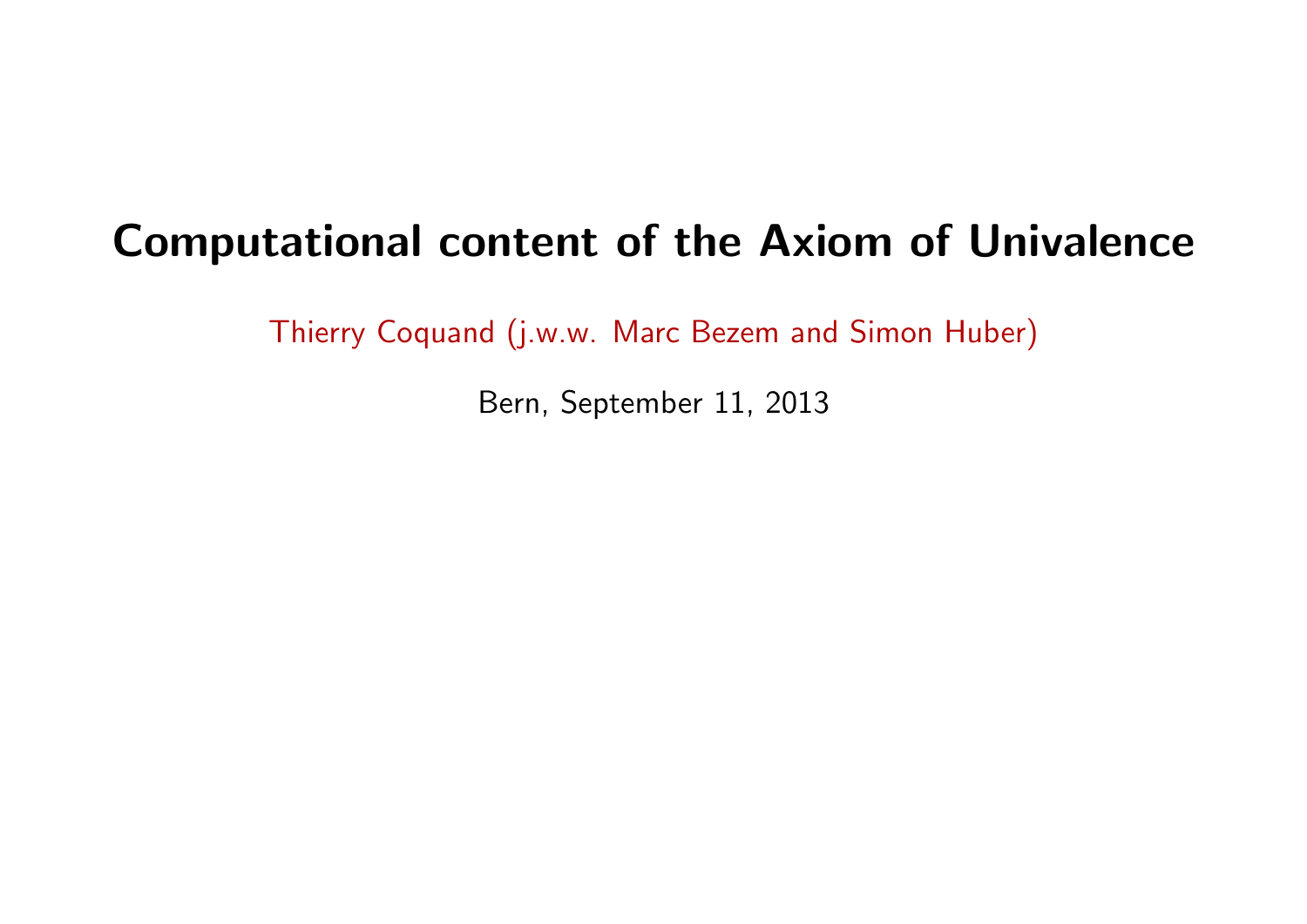#### The Axiom of Univalence

A strengthening of Church's axiom of extensionality in simple type theory

Two forms of this axiom  $10^{\alpha\beta}$ , function extensionality, and  $10^{\circ}$ 

 $10<sup>o</sup>$  states that two propositions are logical equivalent if, and only if, they are equal

 $10<sup>o</sup>$  is not taken as an axiom in Church's original paper

We remark, however, on the possibility of introducing the additional axiom of extensionality,  $p \equiv q \supset p = q$ , which has the effect of imposing so broad a criterion of identity between propositions that they are in consequence only two propositions, and which, in conjunction with  $10^{\alpha\beta}$ , makes possible the identification of classes with propositional functions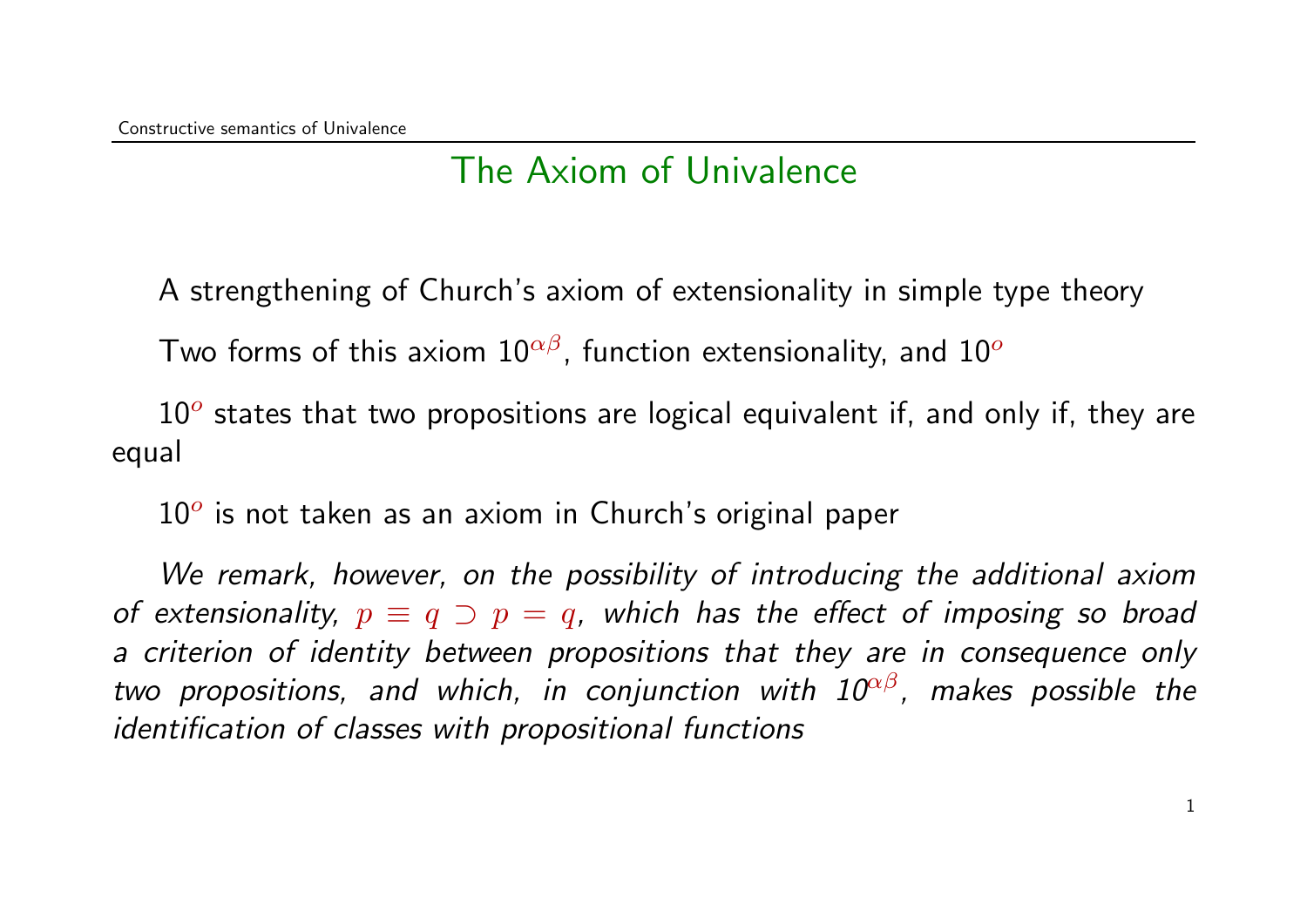## Equivalent Types

Voevodsky formulated a strengthening of this axiom of extensionality, stating roughly that two *equivalent* types are equal

He also shows how to formulate *uniformely* in dependent type theory a notion of equivalence which generalizes

-logical equivalence of propositions

-bijection between sets

-equivalence of groupoids, ...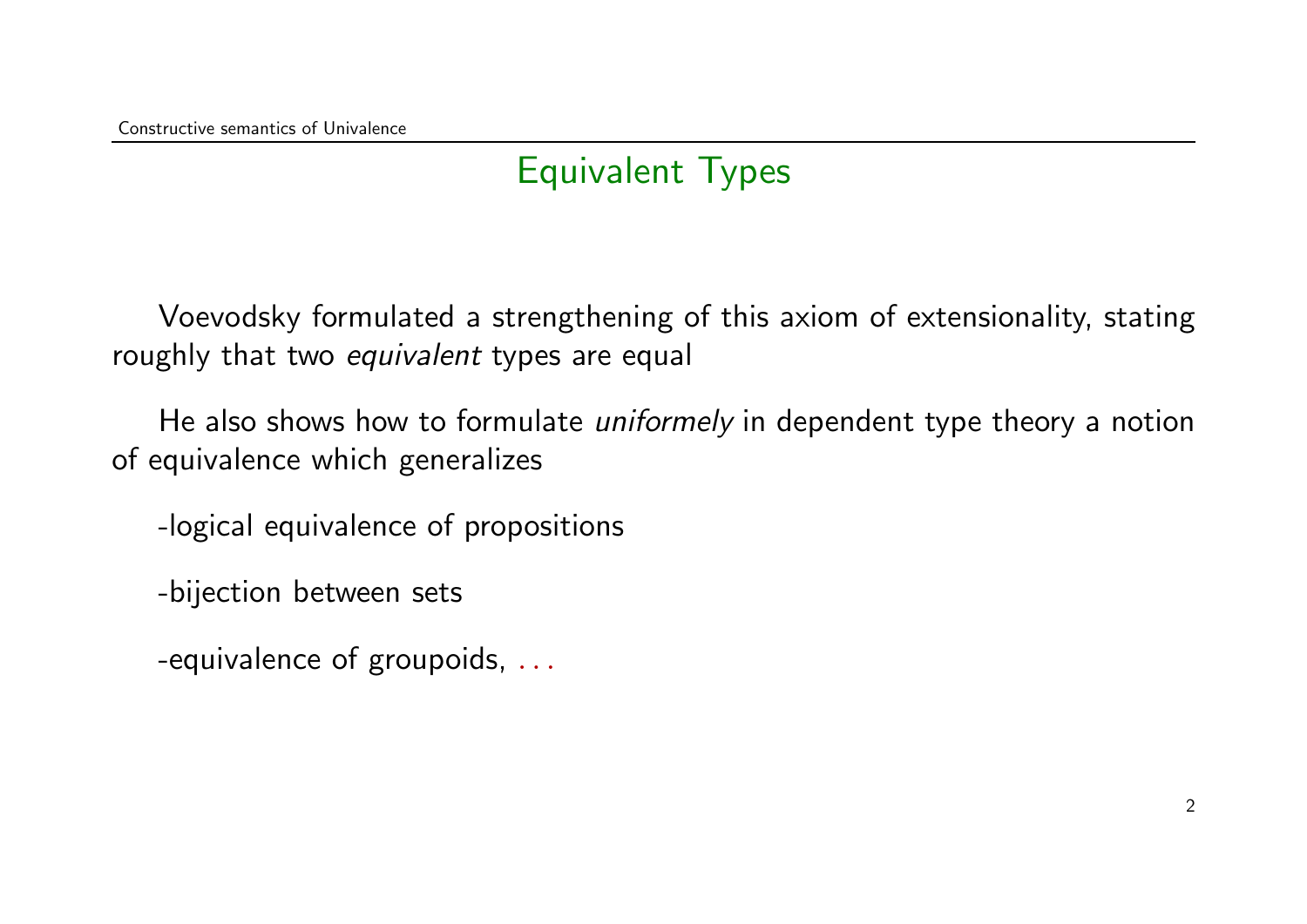### The Axiom of Univalence

The axiom implies (in dependent type theory) that two isomorphic algebraic structures are equal (P. Aczel, T.C. and N.A. Danielsson) and that two equivalent categories are equal (M. Shulman)

But this is an axiom

How to justify it?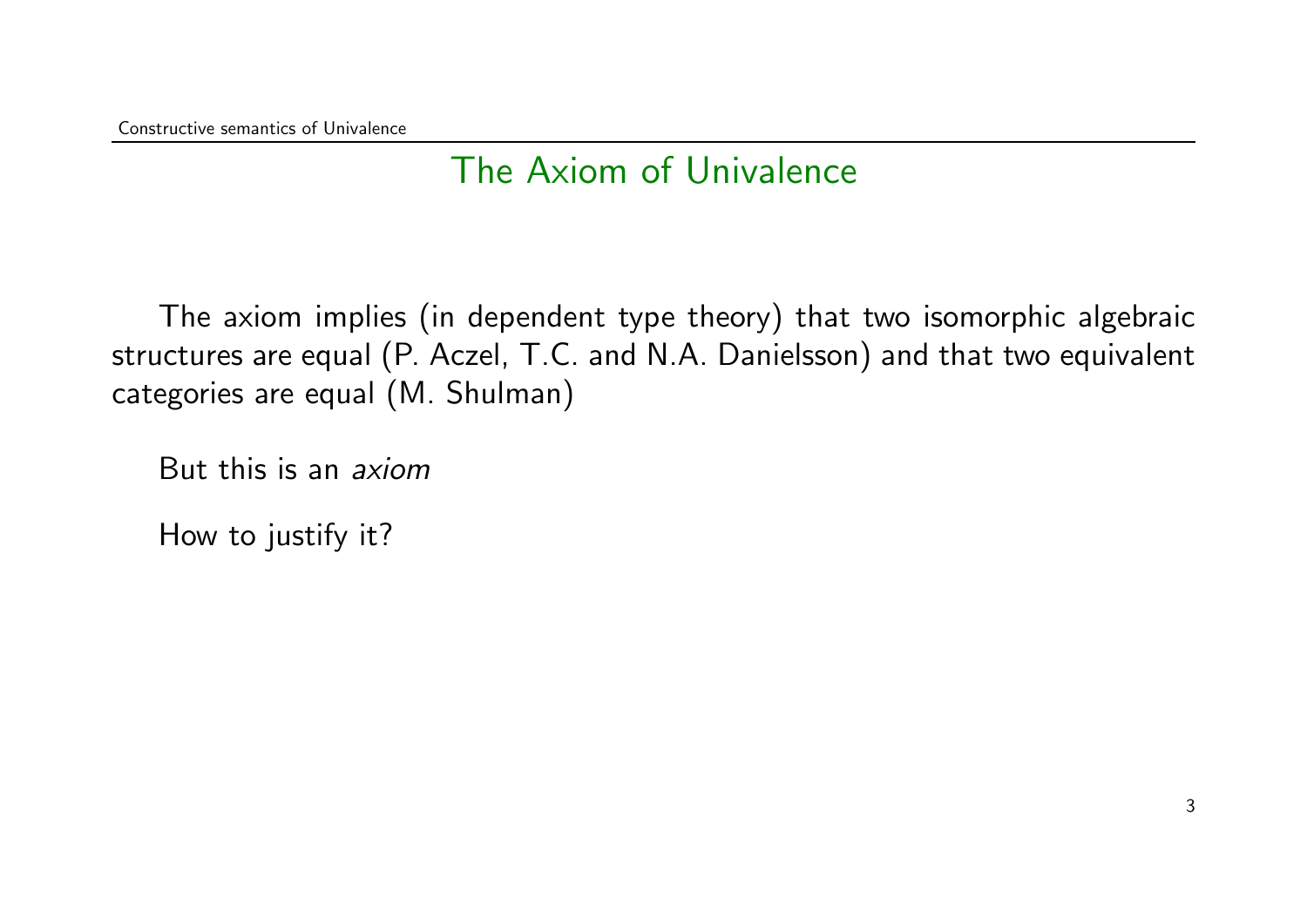### Explanation of Extensionality

Takeuti (1953) Gandy (1956)

explain the axiom of extensionality (both for propositions and for functions) For propositions, the natural idea is to *define* equality as logical equivalence This idea is present in Russell The Theory of Implications, 1906 For functions, one defines the equality by induction of the type Can we generalize this to Dependent Type Theory?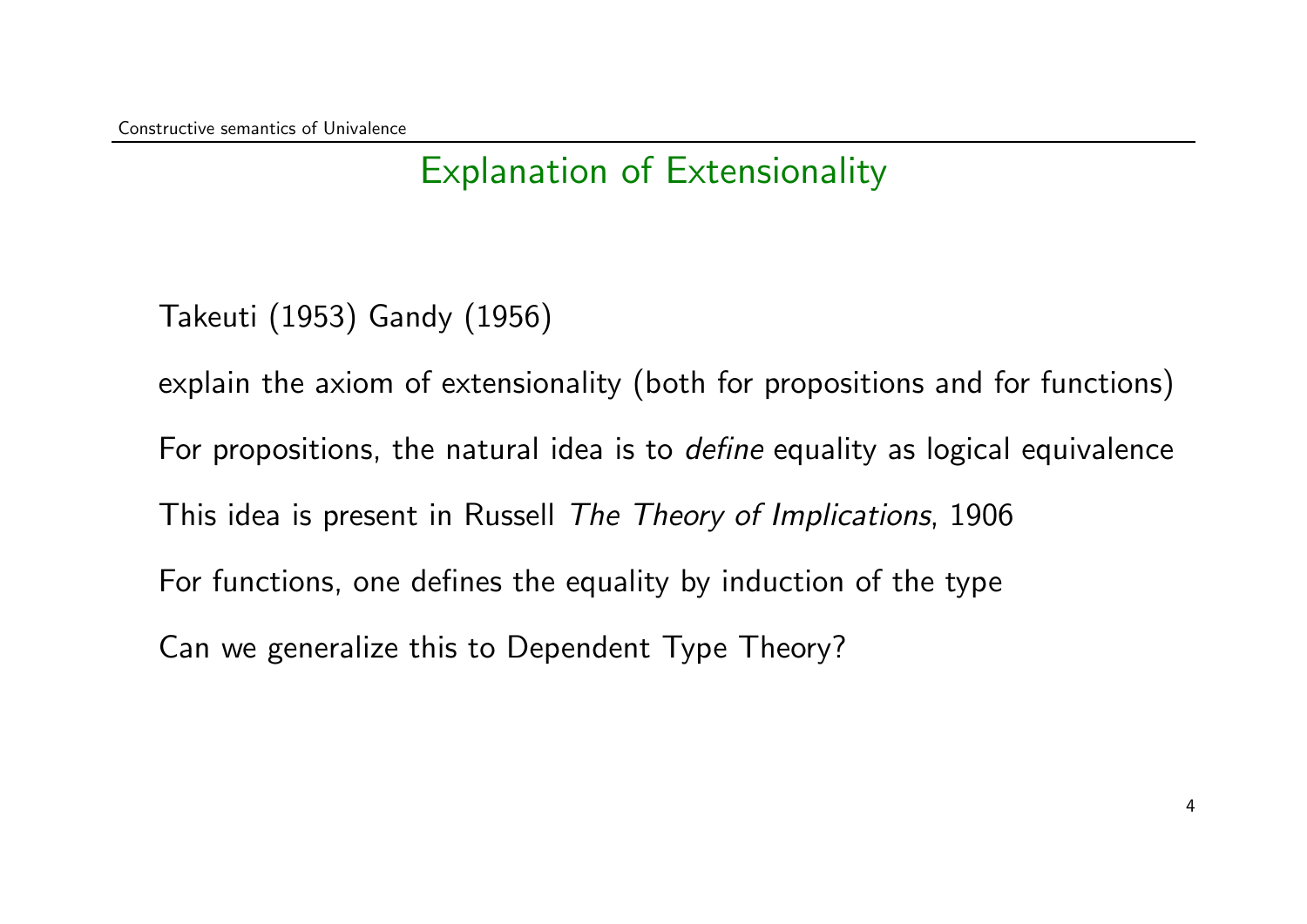### Explanation of Extensionality

One can present this explanation of extensionality as follows First we interpret a type as a collection with a relation There is a natural notion of function space (logical relation) where two functions are related if they send related input to related output One shows that these operations only define equivalence relations provided we start from equivalence relations at base types

Collection with equivalence relation  $=$  Bishop's notion of set a.k.a setoids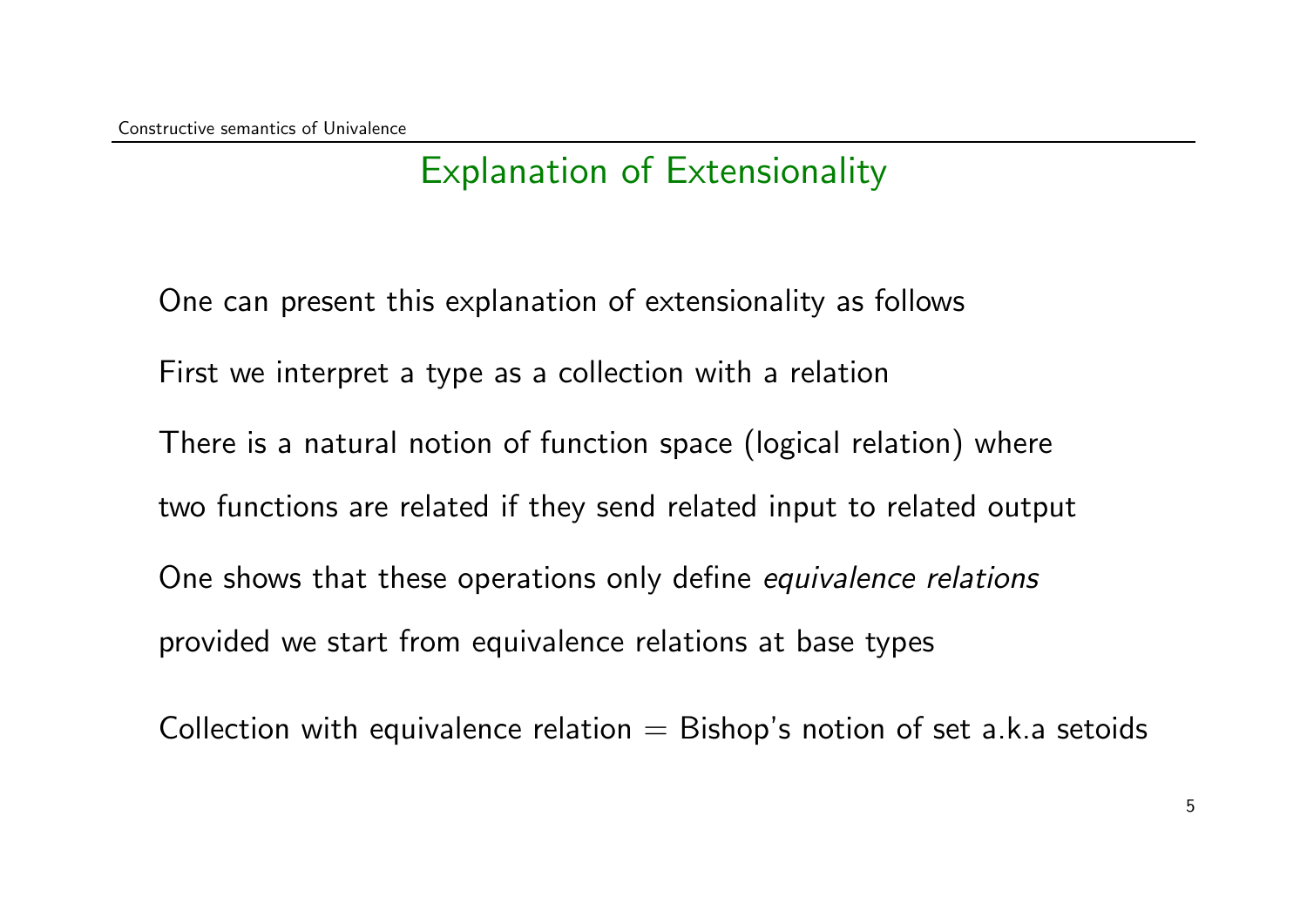### Explanation of Extensionality

We generalize this method

Collection with (reflexive) relation  $\rightarrow$  cubical set

Equivalence relation  $\rightarrow$  cubical set satisfying the *Kan condition*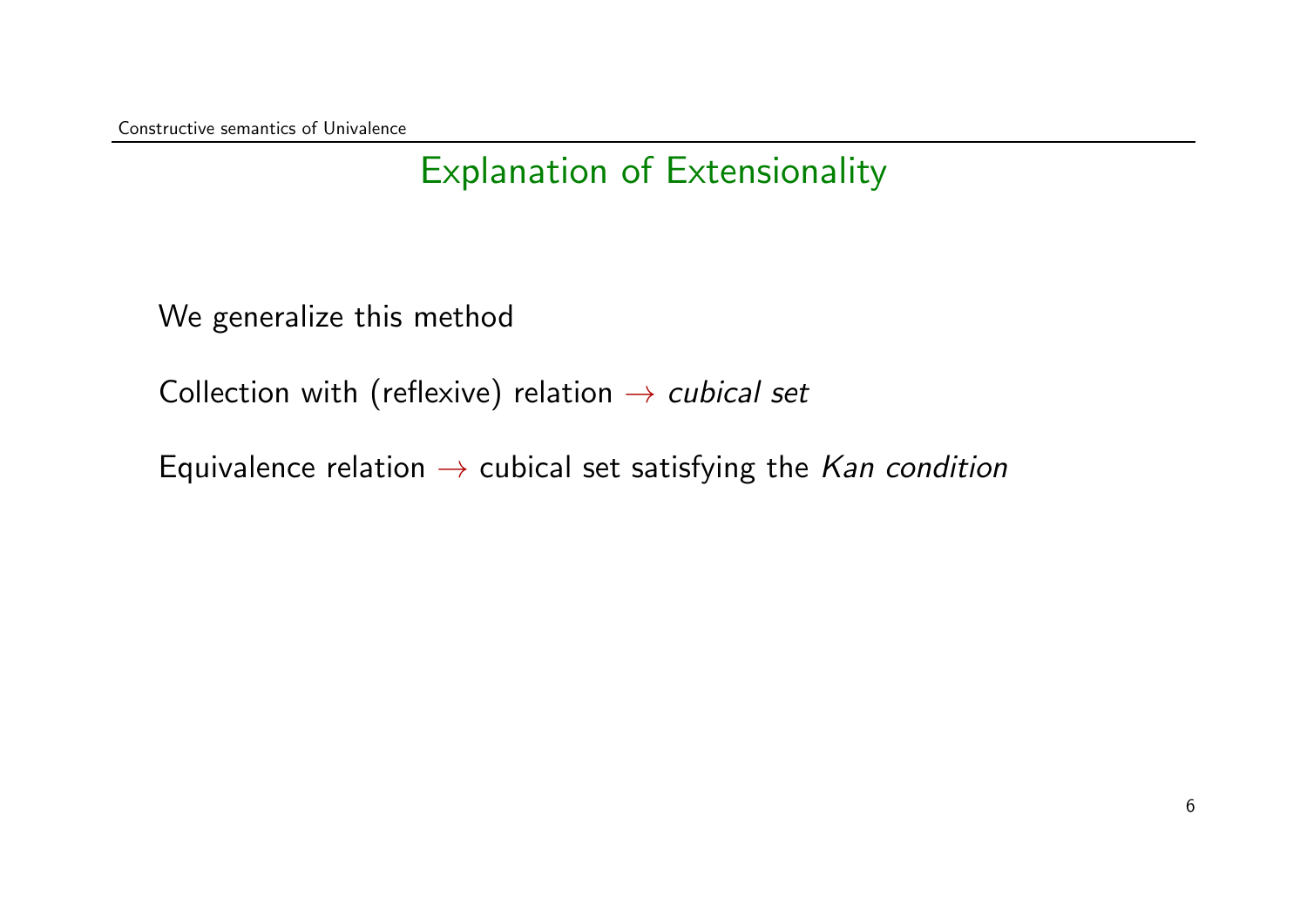#### Cubical sets

We have points, lines, square, cubes, ...

Two operations

-we can take the faces (semi-cubical sets)

-we have degeneracies: any point gives a constant line, any line gives a "constant" square (constant in one direction), and so on

The face operations are clear; the degeneracy operations are more subtle

They correspond to a generalization of the notion of *reflexive* relations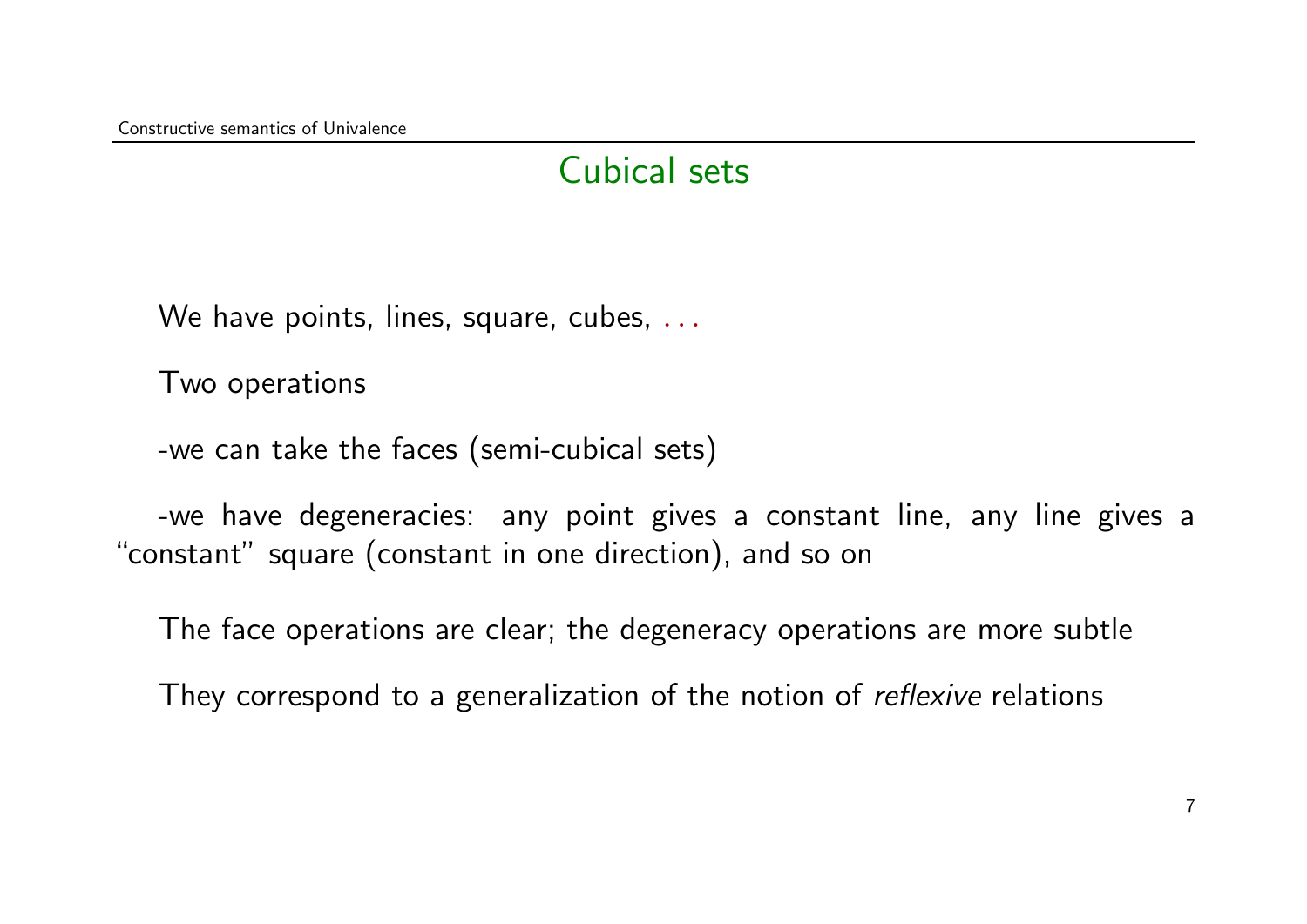### Identity Types

Using the degeneracy operations we have a natural interpretation of the identity type

Given two points a and b of a cubical set X one can define a cubical set corresponding to  $Y = \text{Id}_X$  a b

-the points of Y are lines  $a \rightarrow b$  in X

-the lines of Y are squares  $a \rightarrow b$  in X where a (resp. b) point of Y, degenerate line from  $a$  (resp. b) in X

-the squares of Y are cubes  $a \rightarrow b$  of X where a (resp. b) line of Y, degenerate square from  $a$  (resp. b) in  $X$ , and so on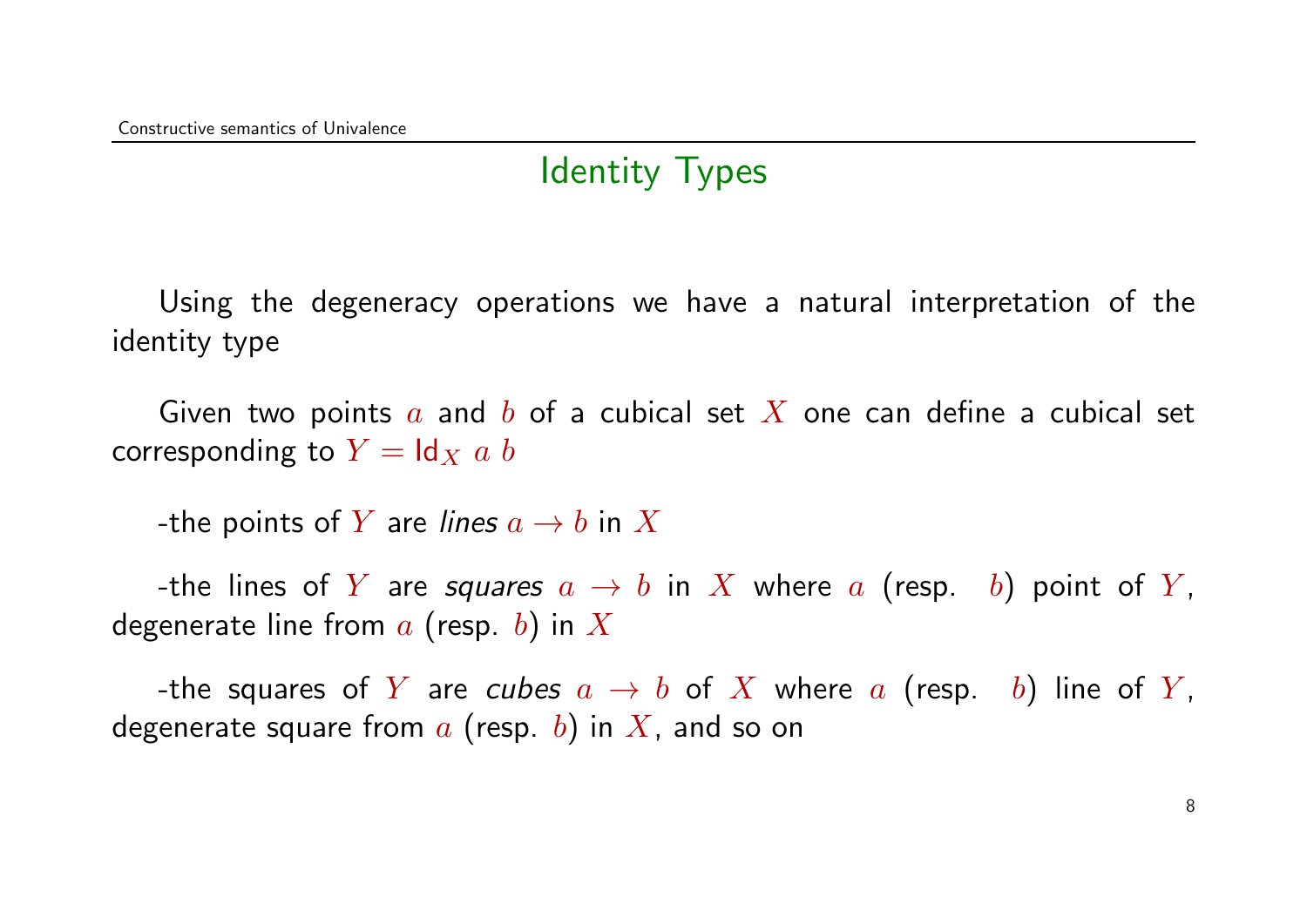### Kan condition, classically

Classically, the Kan condition is simply that

any open box can be filled

If we restrict ourselves to points, and lines we recover symmetry and transitivity (given that we already have reflexivity)

So, this notion is a remarkably simple generalization of the notion of equivalence relation (Kan, 1955)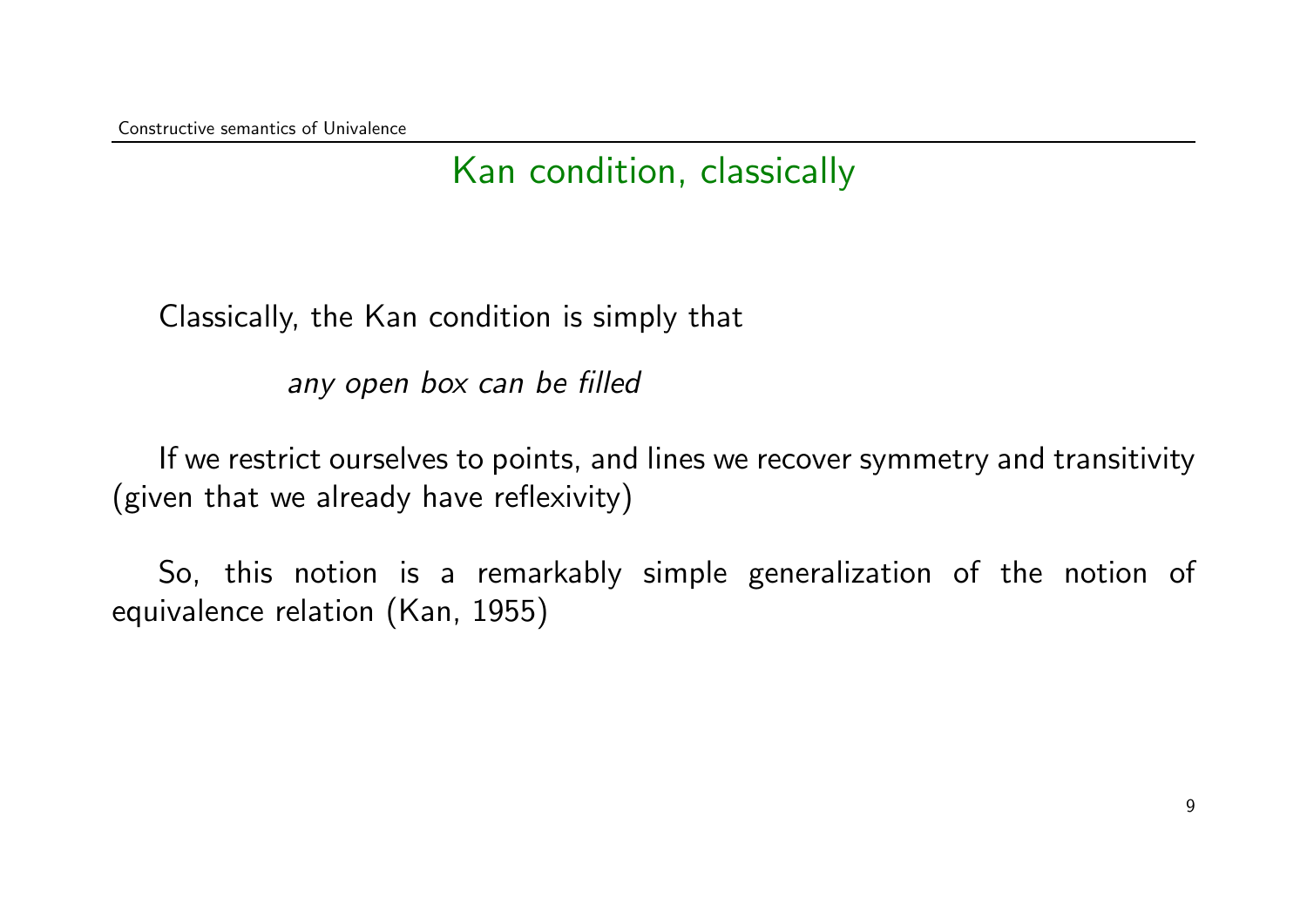### Recovering symmetry and transitivity

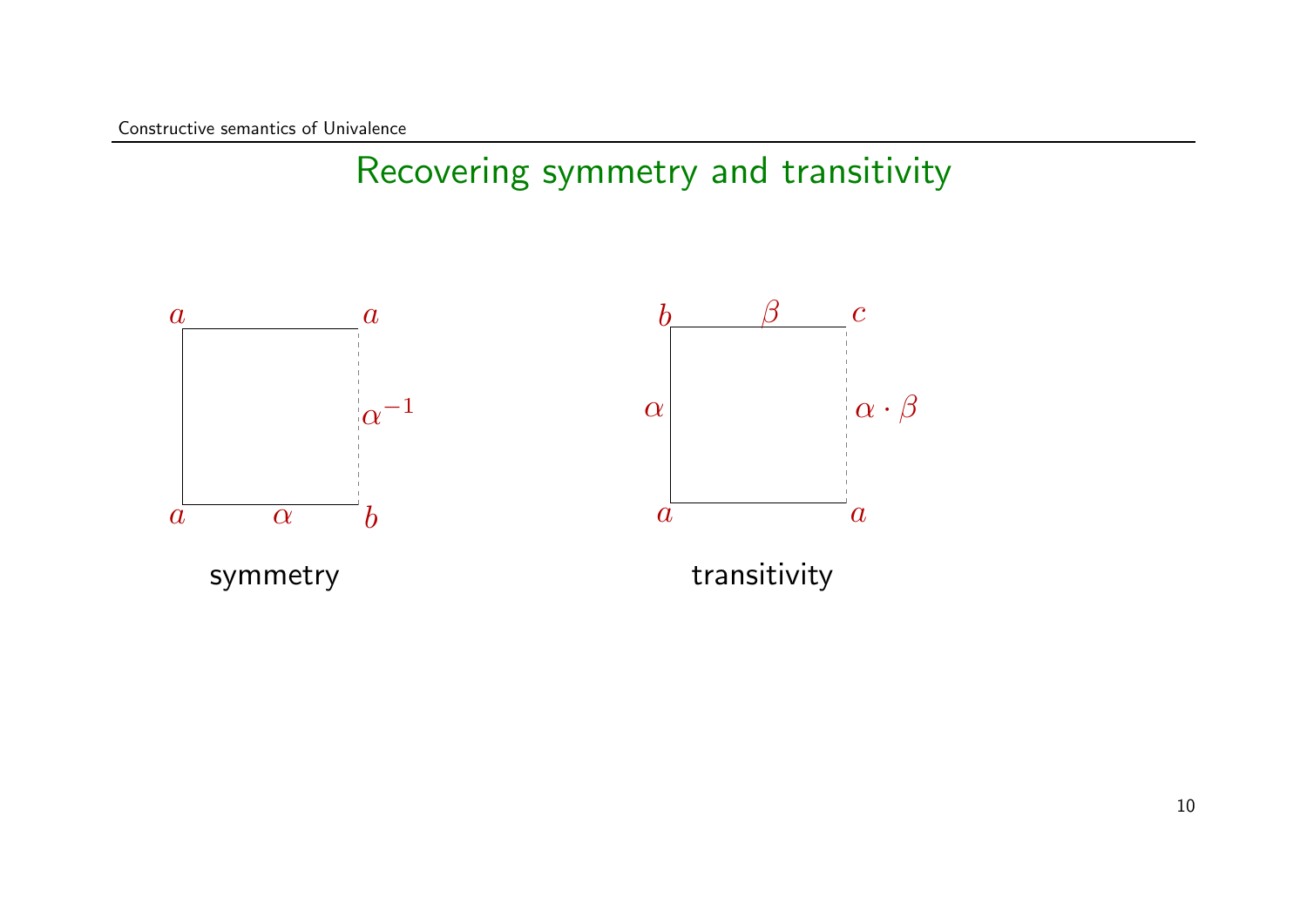$\ddot{\bullet}$  .  $\ddot{\bullet}$  .  $\ddot{\bullet}$ 

### Kan condition, classically

Considering only points and lines, we get equivalence relations à la Bishop With squares, we get groupoids With cubes, we get 2-groupoids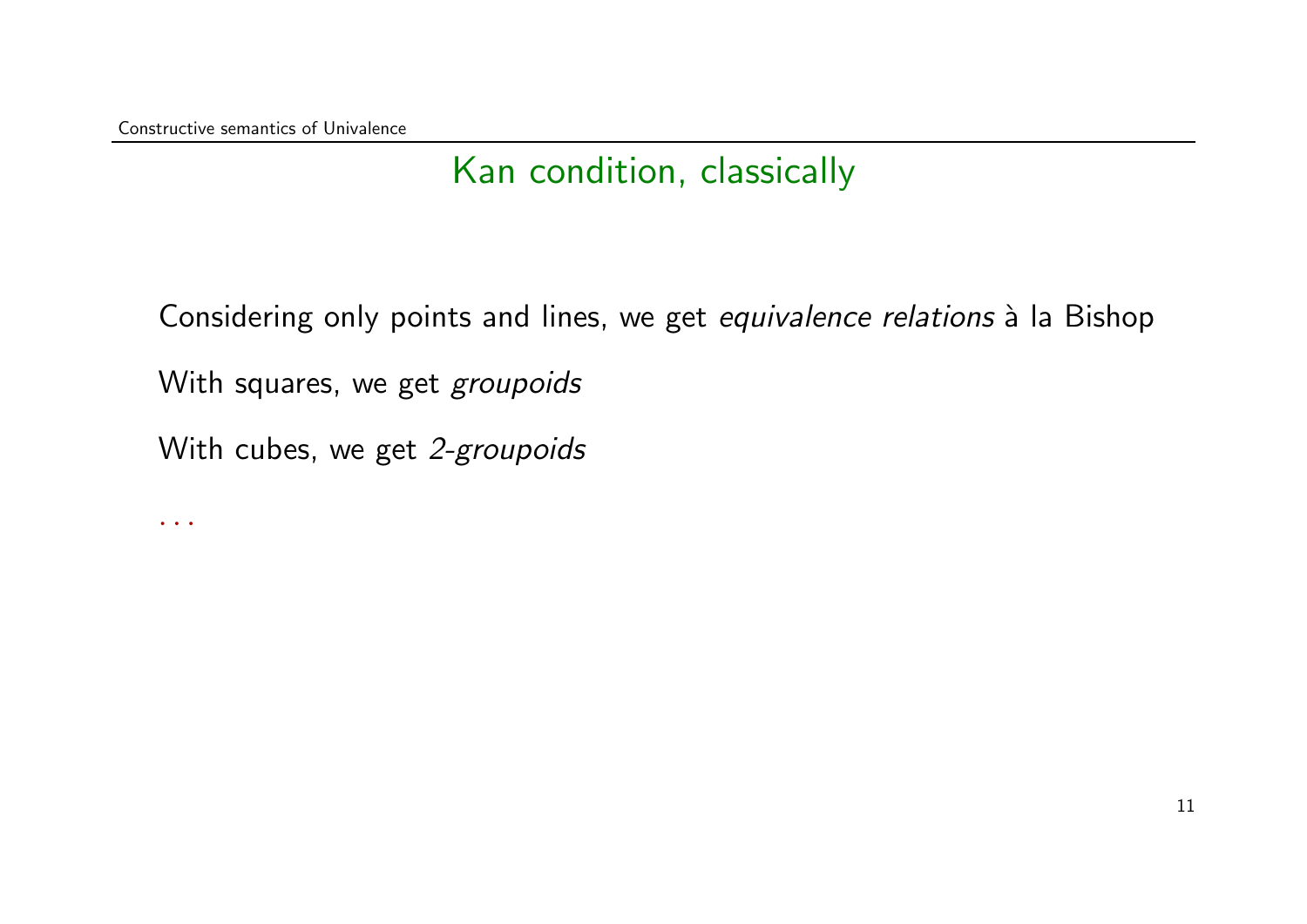### Kan condition, classically

It will be convenient to think of the Kan filling operation as a combination of -one *composition* which produces the missing face of a given open box -one filling operation which fills the closed box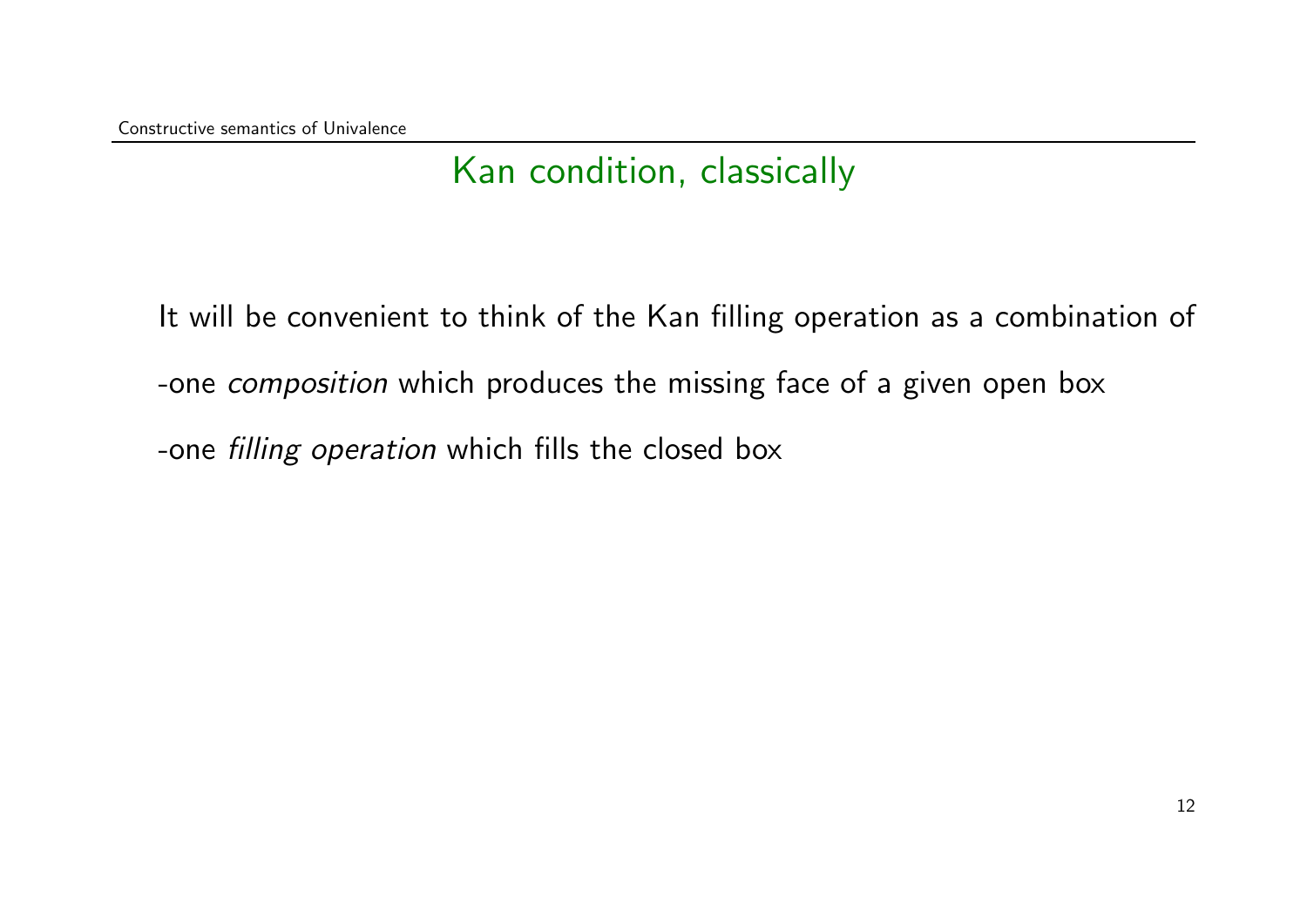#### Kan condition, classically

It is rather direct that  $\mathsf{Id}_X$  a b satisfies the Kan condition whenever X satisfies the Kan condition

We can associate to any Kan cubical set a group  $\pi_1(X, a)$  in a purely combinatorial way, and then define  $\pi_2(X, a) = \pi_1(\text{Id}_X a, a, 1_a), \pi_3(X, a), \ldots$ 

This seems to be the simplest way for a combinatorial definition of homotopy groups (and was essentially Kan's original approach)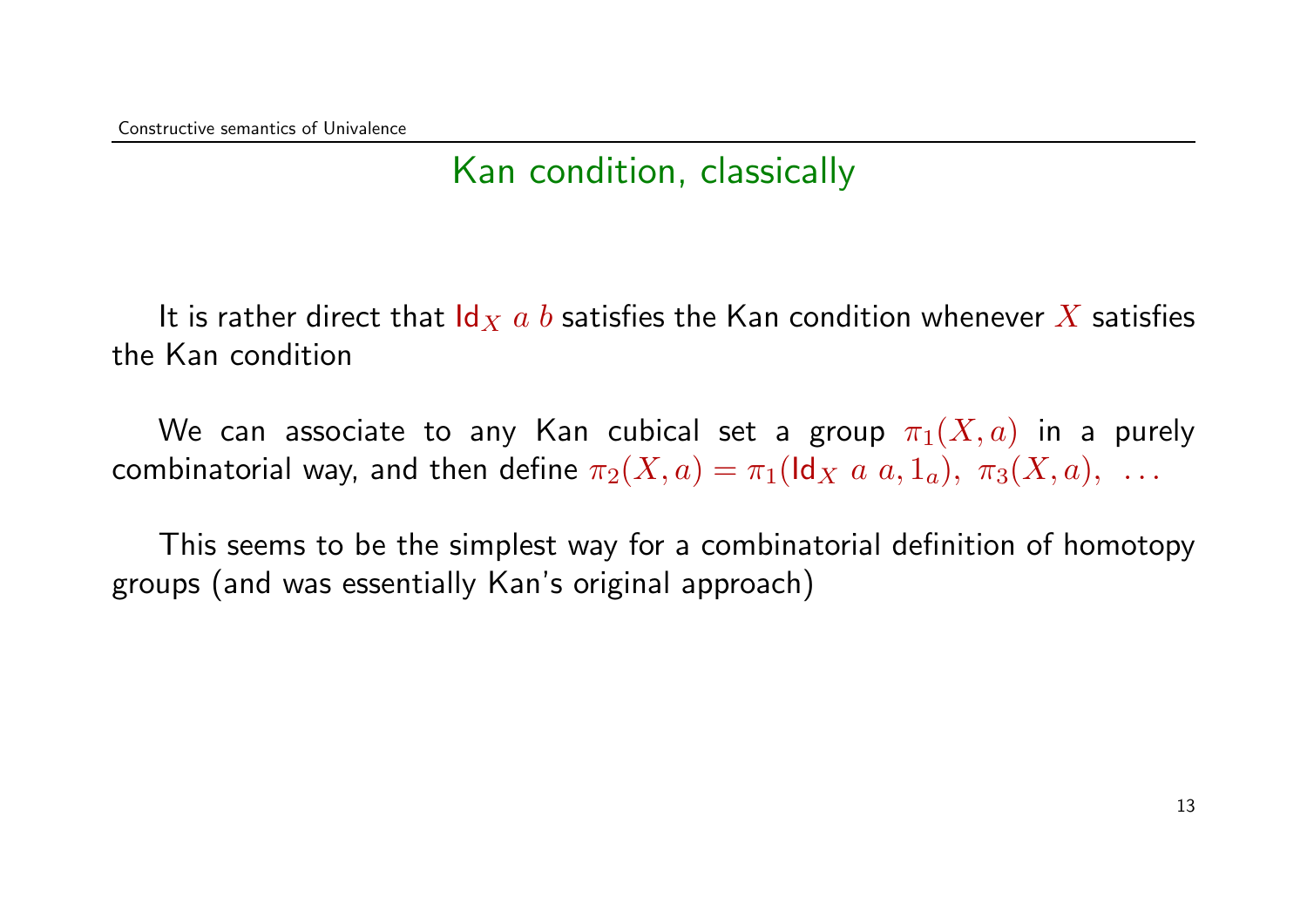### Maps of Kan cubical sets

If A and B are two Kan cubical sets a *morphism*  $f : A \rightarrow B$  is a map of cubical set

We don't require any commutation with the Kan filling operation

If A and B are groupoids we obtain a notion of weak functor  $A \rightarrow B$ 

It preserves strictly identity but only compositions in a weak way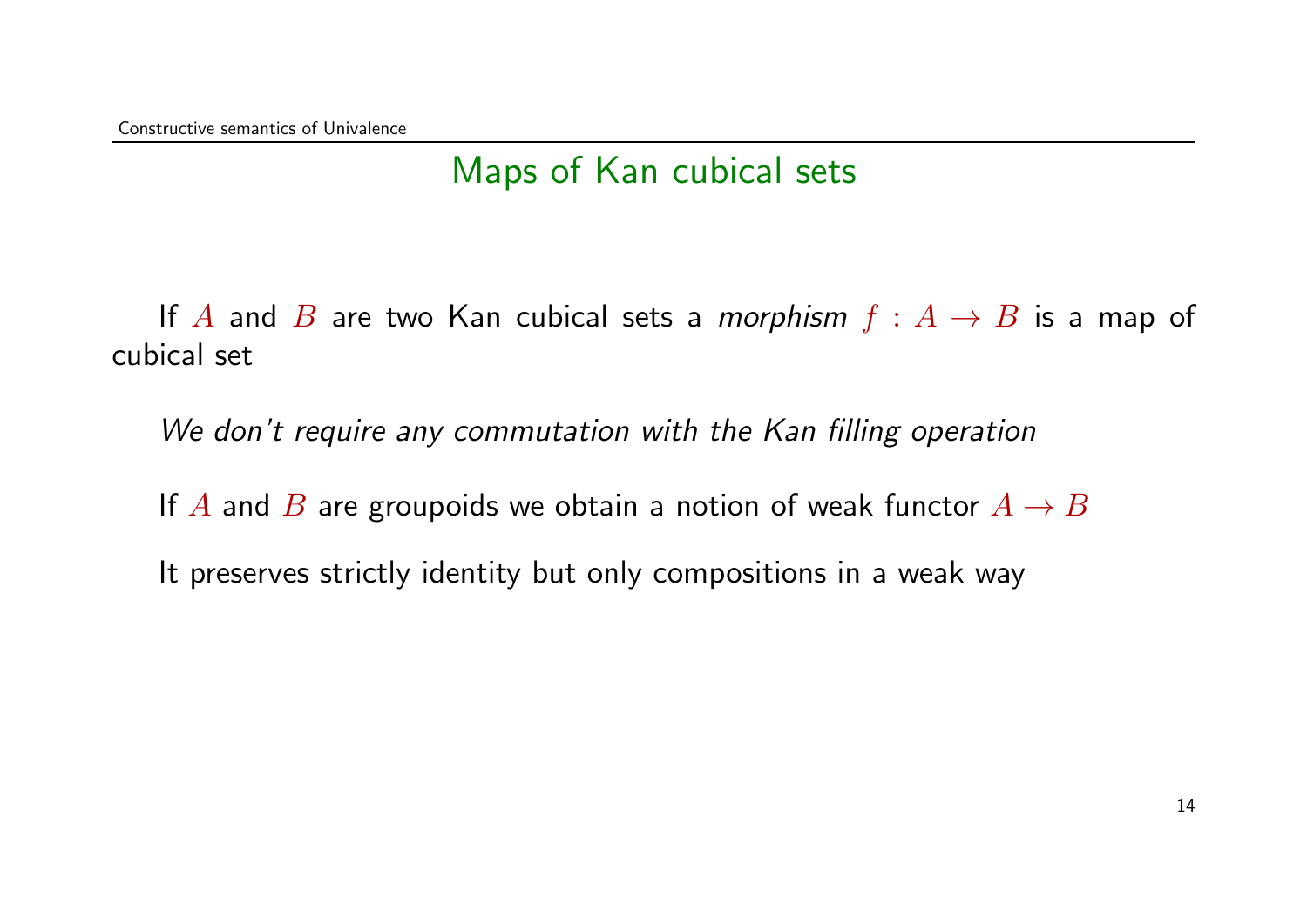### Kan condition, classically

Effectivity problem: to prove closure under exponentiation of the Kan condition requires *decidability* of degeneracy

For a related issue, a Kripke counter-model shows that the simple Kan filling condition cannot work in a constructive framework if we want to interpret type theory (M. Bezem and T.C.)

So we need to refine this condition

How? We first need to understand better the notion of degeneracy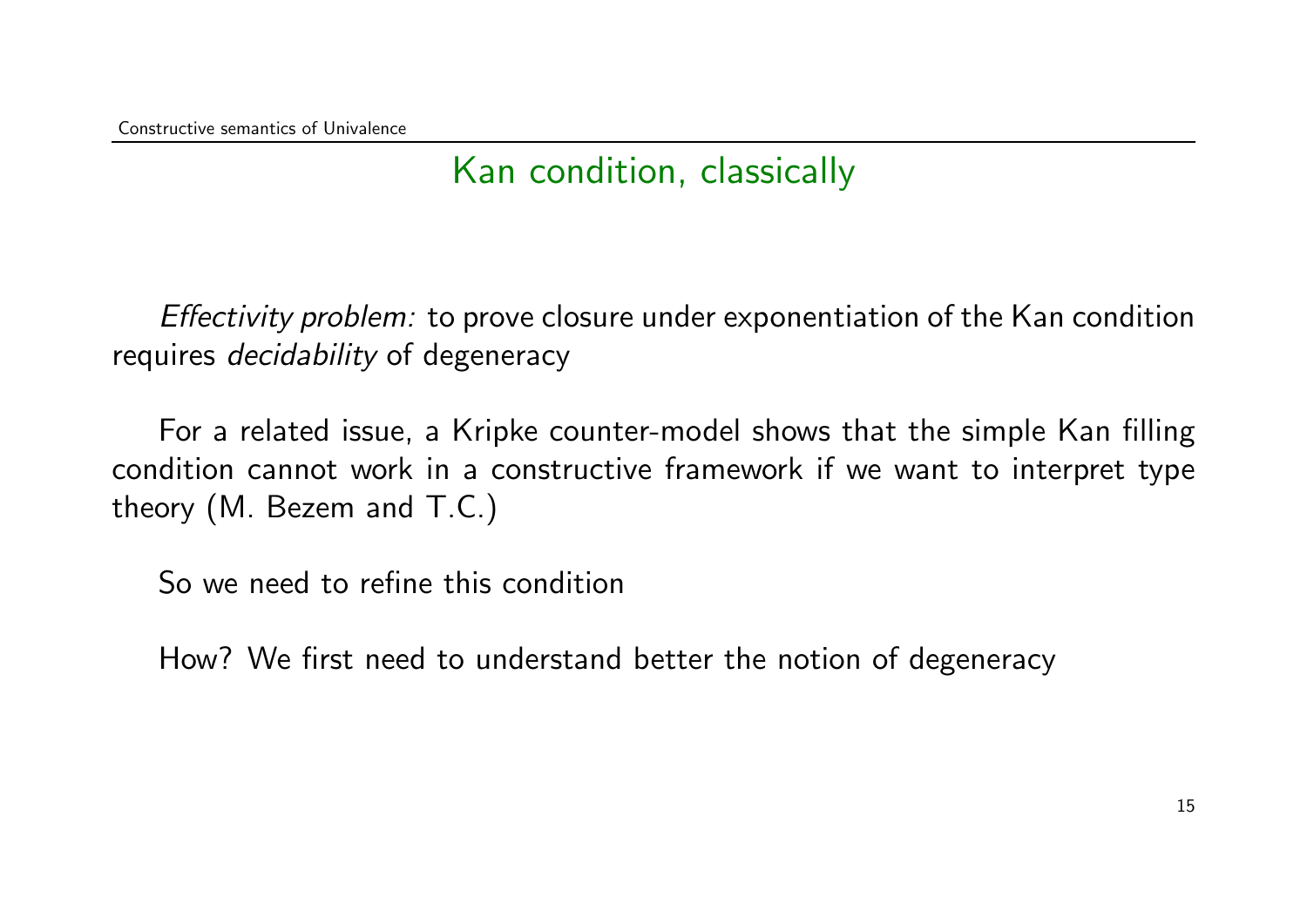We want a simple formal representation of the (topological) intuition of points, lines, squares, cubes, ...

We give such a representation and then refine the Kan condition in this framework, in such a way that all operations become effective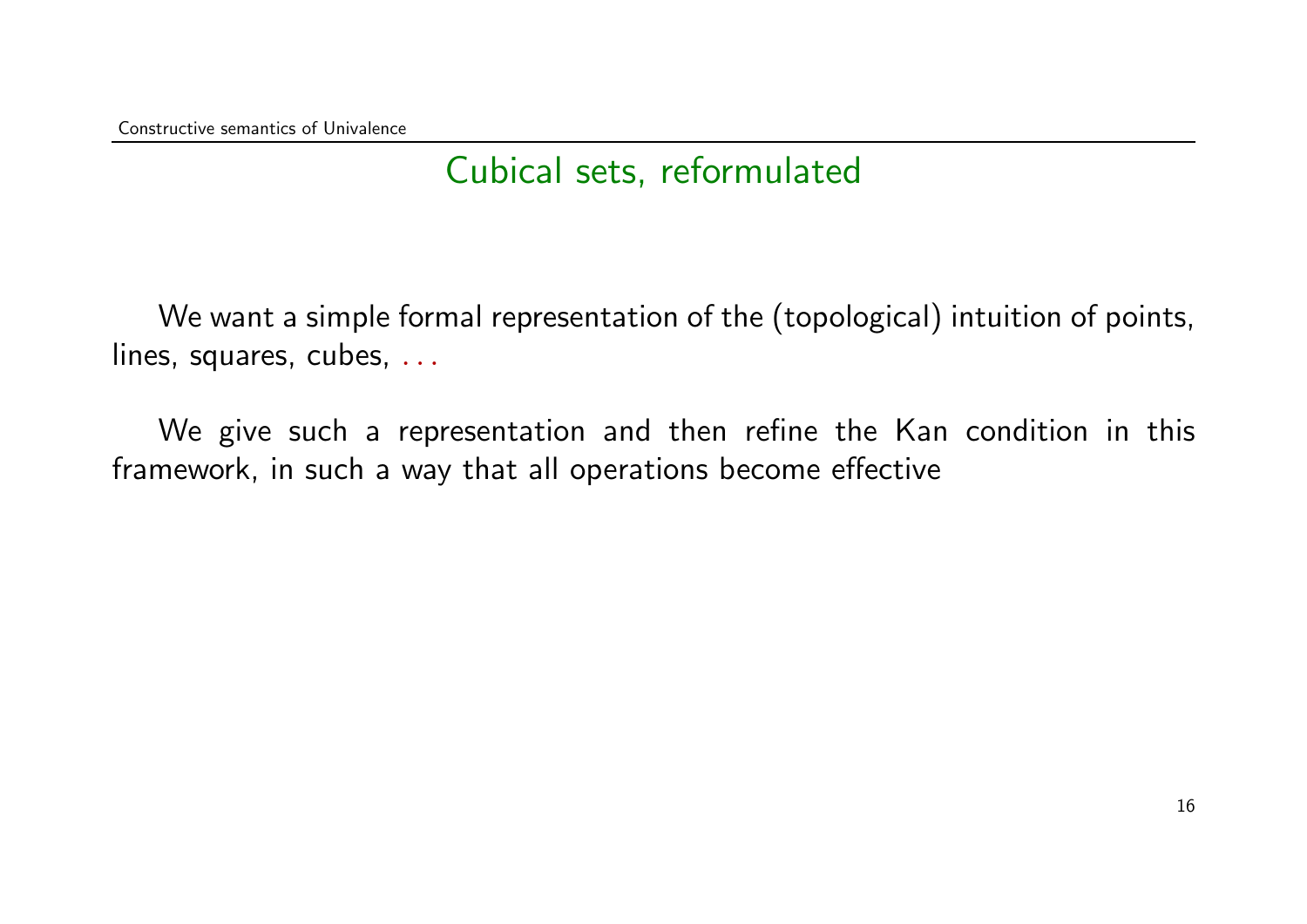We start from the trihedral picture



In a cubical set we can form lines  $l(x)$  and squares  $s(x, y)$  and cubes  $c(x, y, z)$ using the directions  $x, y, z$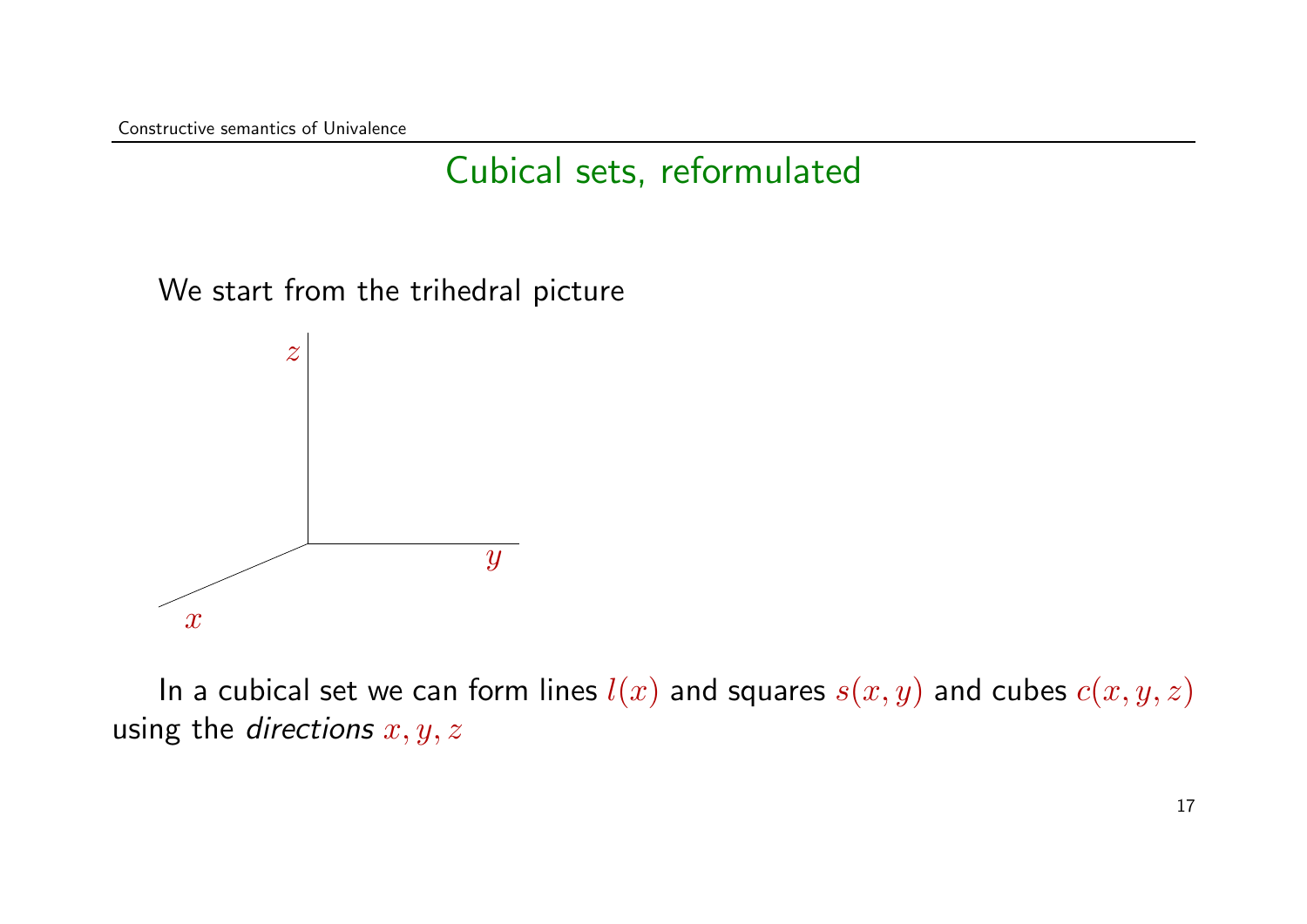Given a square  $s(x, y)$  we can

- -consider faces  $s(0, y), s(1, y), s(x, 0), s(x, 1)$
- -consider vertices  $s(0, 0), s(0, 1), s(1, 0), s(1, 1)$

-build the degenerate cube  $s'(x,y,z) = s(x,y)$  by adding a new variable  $z$ 

This "explains" the notion of degeneracy: we add variables

In general we have a set of I-cubes for any finite set I of directions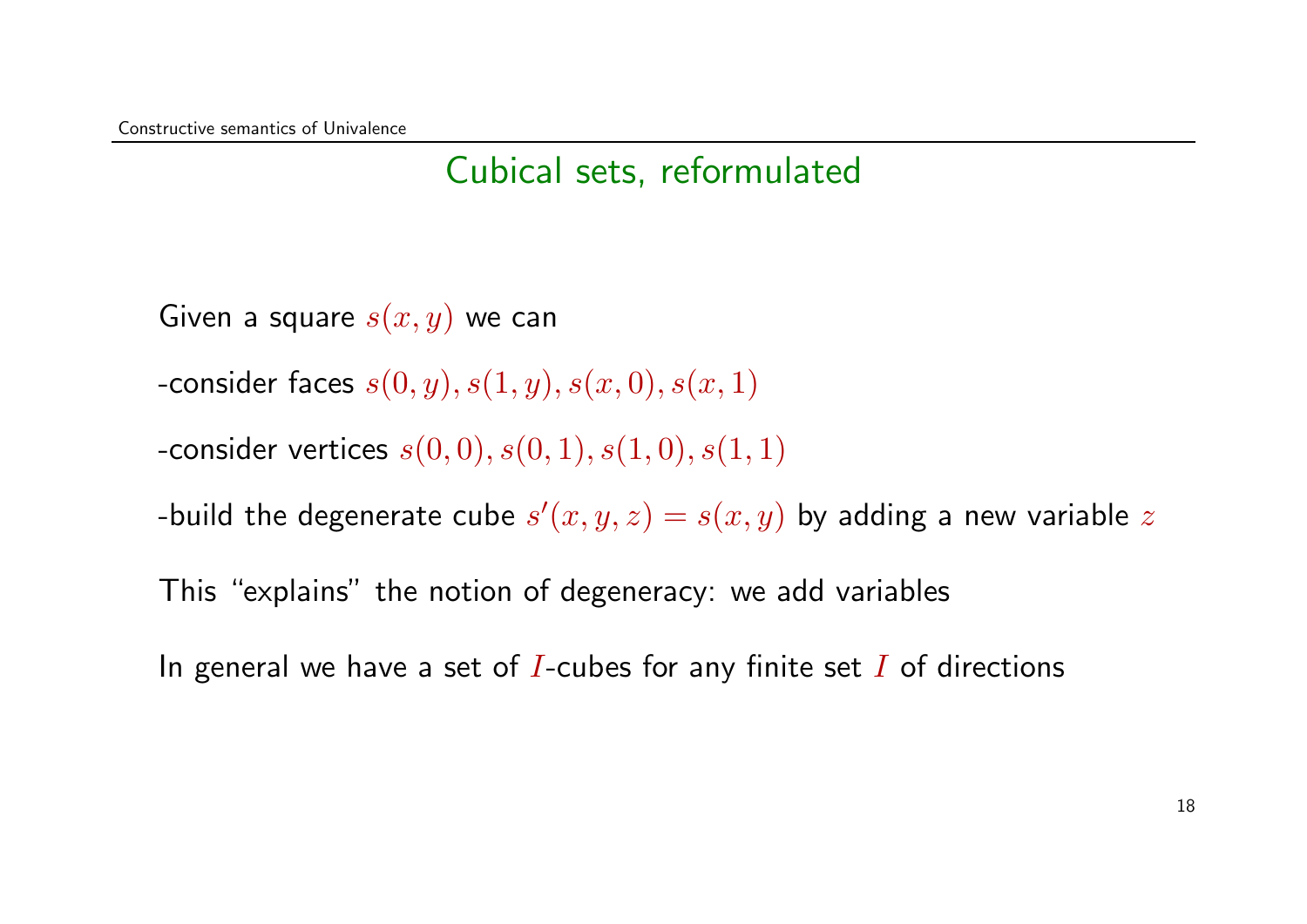More precisely, we introduce the following category  $\mathcal C$ 

We fix a countable sets of *names*  $x, y, z, \ldots$  distinct from  $0, 1$ 

A name should be thought of as an abstract notion of direction

An object of  $C$  is a finite set of names

A morphism  $I \to J$  is a set map  $I \to J \cup \{0,1\}$  which is injective on its domain, i.e. if  $i_0 \neq i_1$  and  $f(i_0), f(i_1)$  in J then  $f(i_0) \neq f(i_1)$ 

This represents a *substitution*: we can assign the value  $0$  or  $1$  or do renaming or add new variables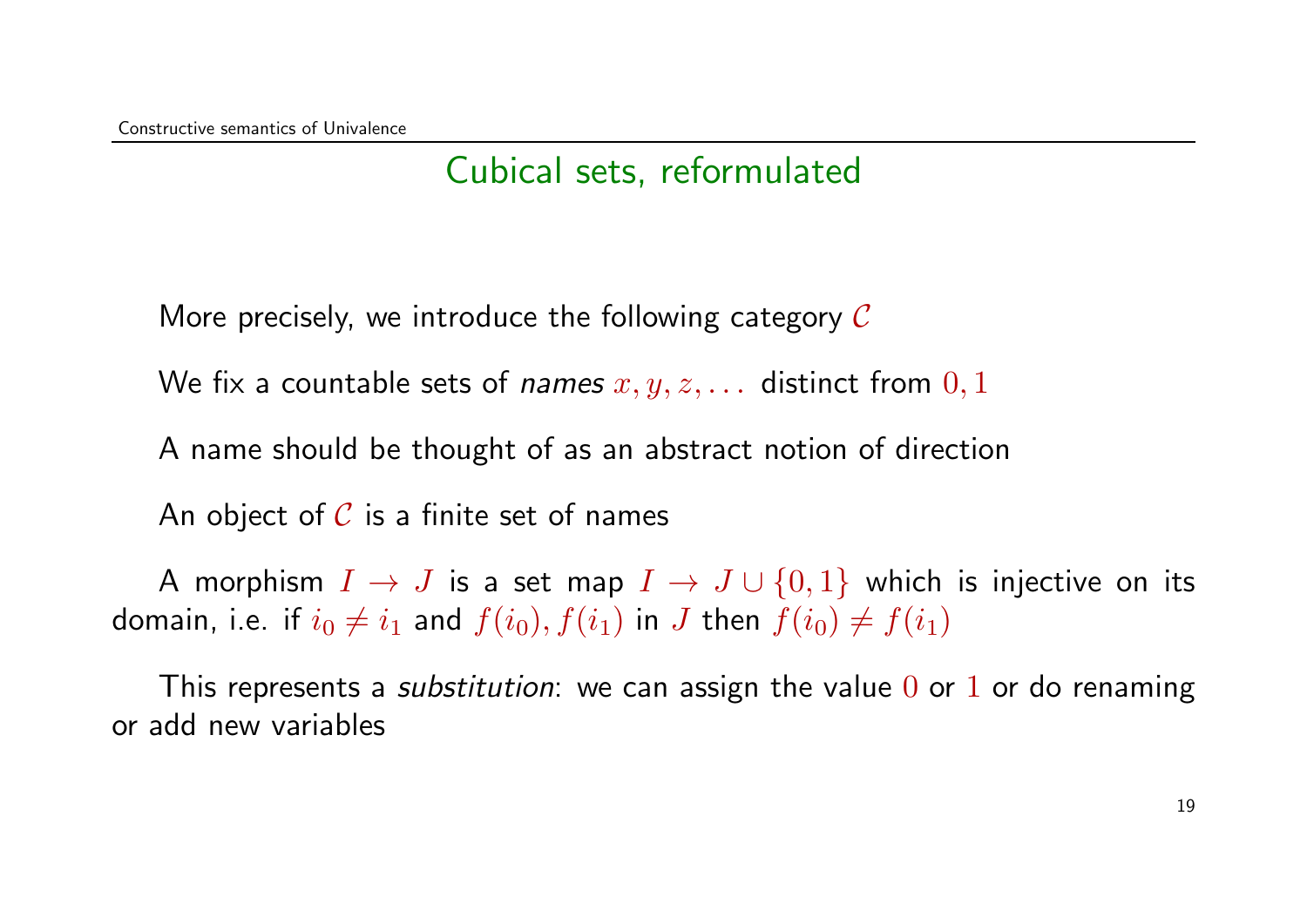**Definition:** a cubical set is a functor  $C \rightarrow$  Set.

**Definition:** If X is a cubical set, an I-cube of X is an element of  $X(I)$ .

A cubical set  $X$  is a presheaf on the category  $\mathcal{C}^{opp}$ 

Via Yoneda, the object  $I$  can be thought of as a cubical set

We may think of this cubical set as a formal version of  $[0, 1]^I$ 

An *I*-cube is then a formal version of a map  $[0, 1]^I \to X$ 

Cf. singular cubical complexes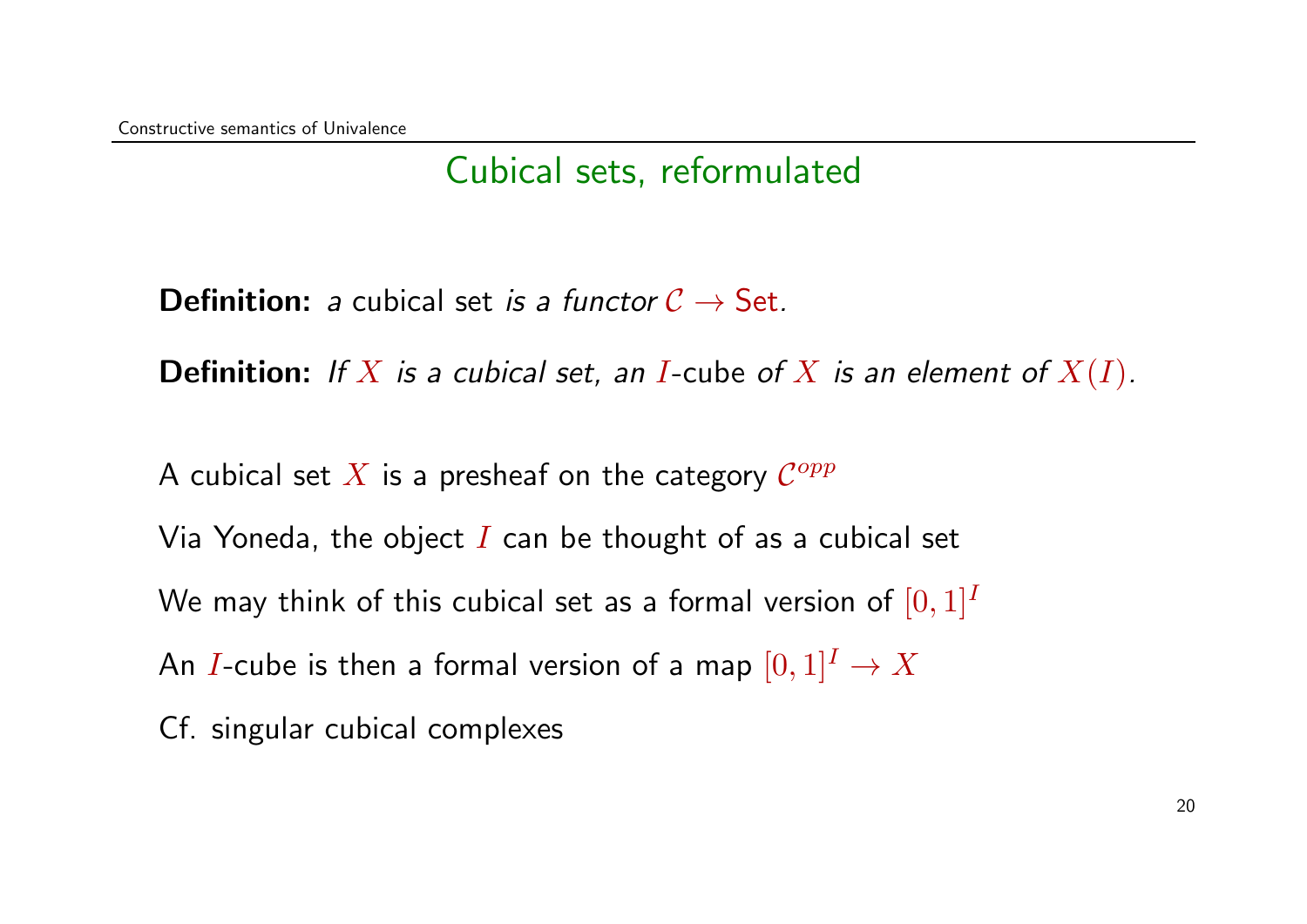Constructive semantics of Univalence

### Cubical sets, reformulated





face map

degeneracy map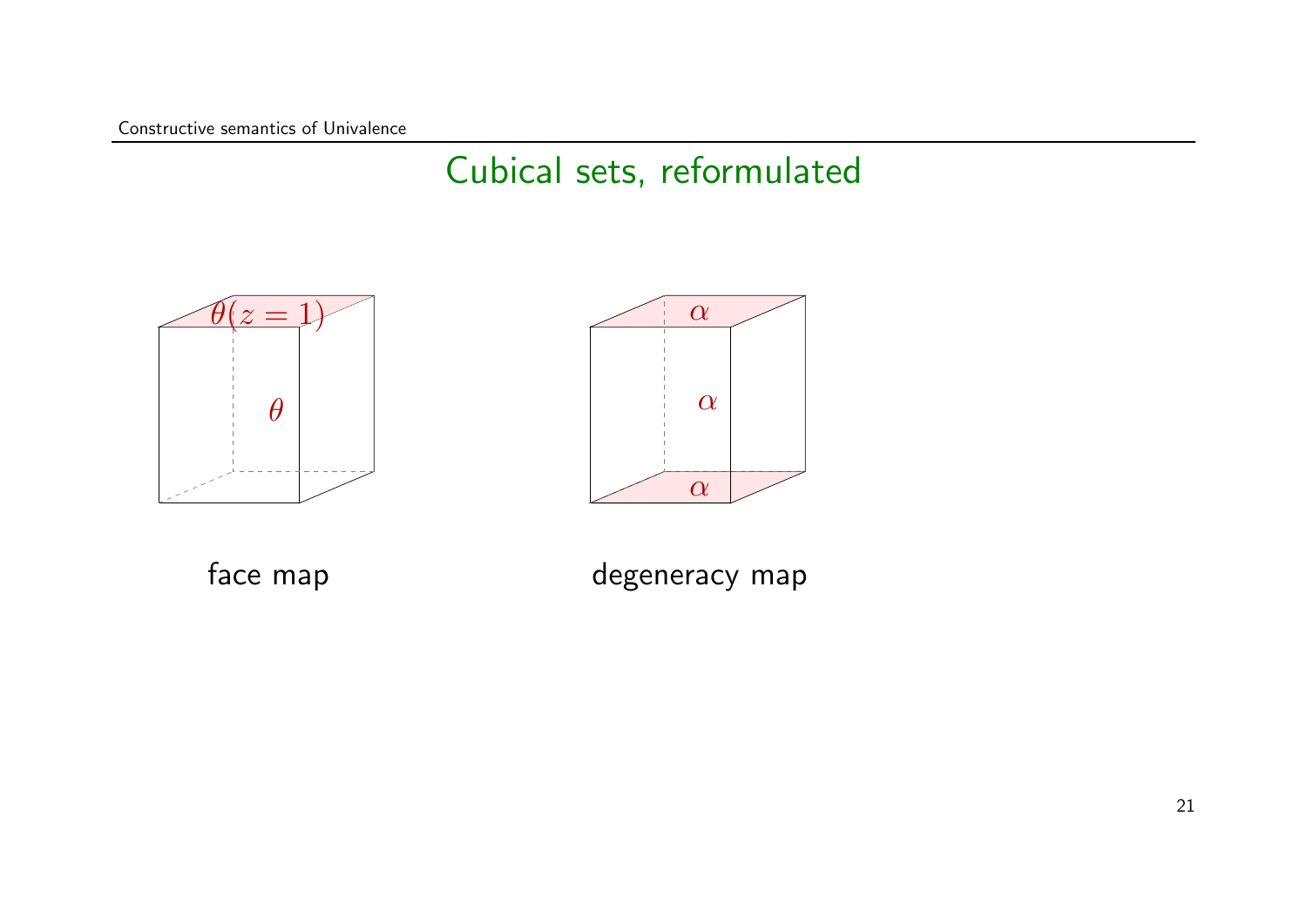#### Example: the unit interval

We have two points a and b and a line  $l(x) : a \rightarrow x b$ 

 $a, b$  and  $l(x)$  are primitive objects (constructors)

In each direction  $x$  we have three lines

 $a(x) = a : a \rightarrow a$   $b(y) = b : b \rightarrow b$   $l(x) : a \rightarrow b$ 

In each directions  $x, y$  we have four squares

 $a(x, y) = a,$   $b(x, y) = b,$   $u(x, y) = l(x),$   $v(x, y) = l(y)$ and so on

The unit interval is a cubical set, which does not satisfy the Kan condition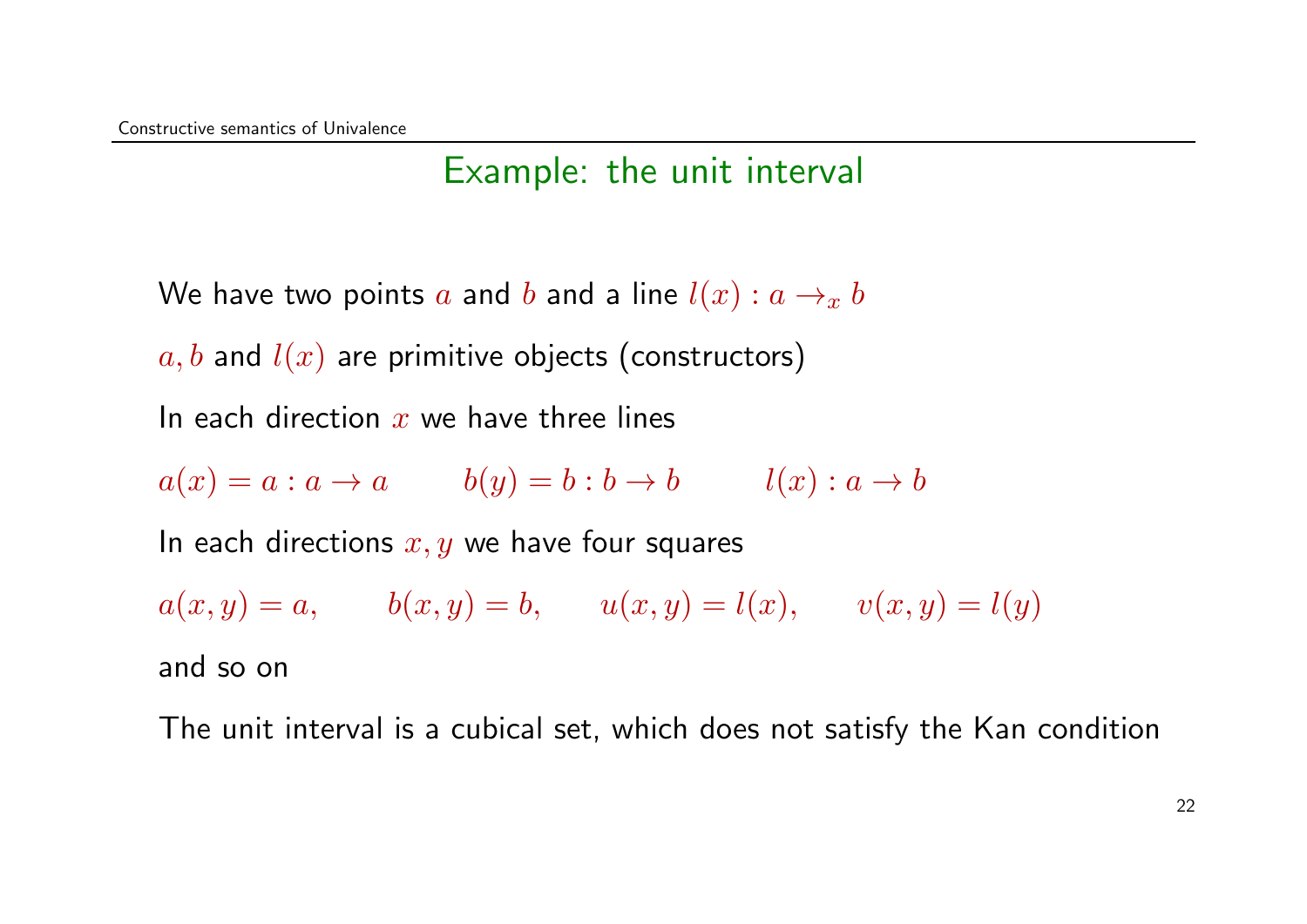Let  $(u, \vec{u})$  be an open box, e.g.

$$
(u_0^x, u_0^y, u_1^y) \text{ with } u_0^x(y = i) = u_i^y(x = 0)
$$

#### We have

one composition operation  $X^+(u,\vec u)$  which closes the box and one filling operation  $X \uparrow (u, \vec{u})$  which fills the box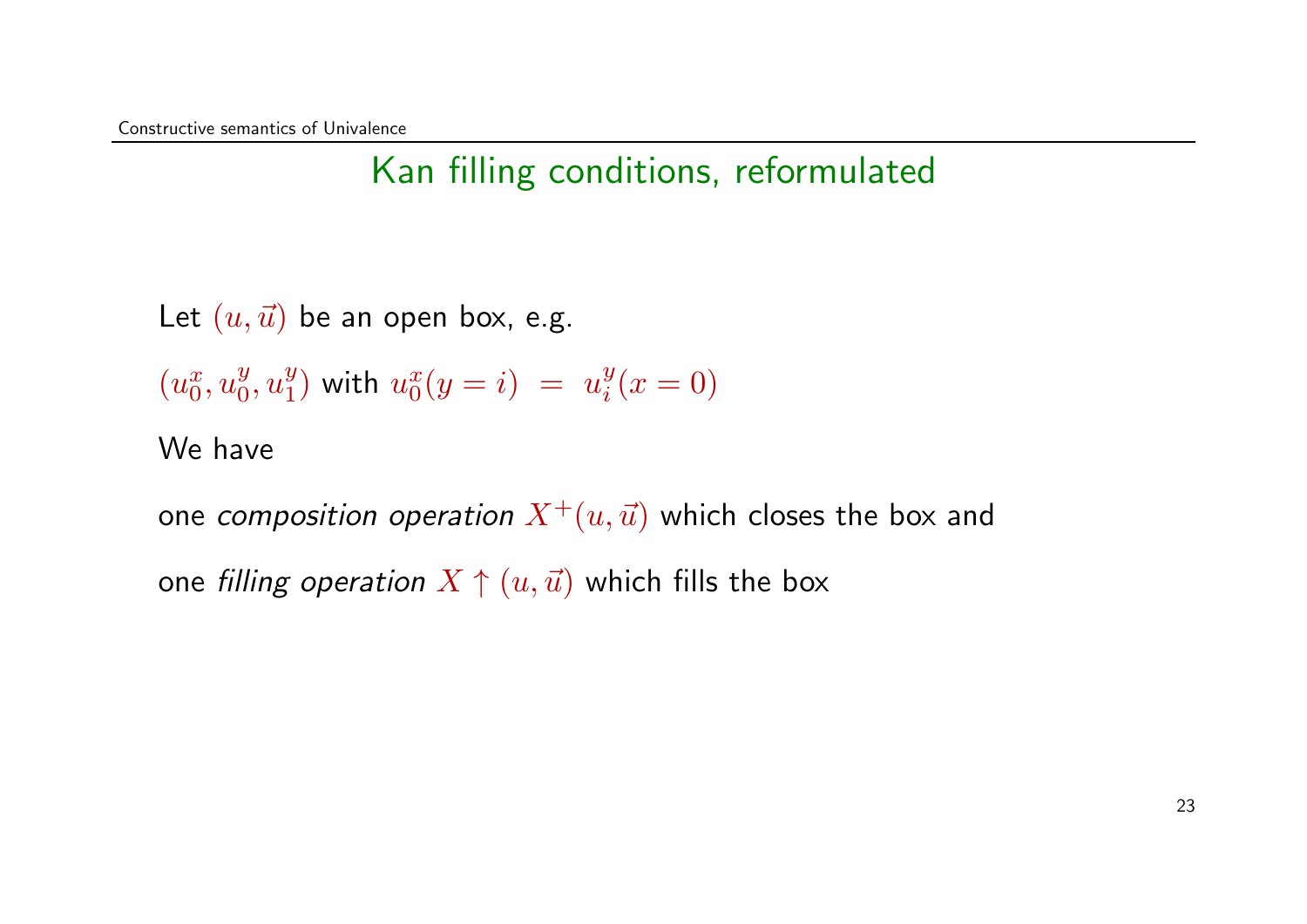$X \uparrow (u_0^x)$  $\frac{x}{0}, u_0^y$  $\frac{y}{0}, u^y_1$  $u_1^y(x=0) = u_0^x$ 0  $X \uparrow (u_0^x)$  $\frac{x}{0}, u_0^y$  $\frac{y}{0}, u^y_1$  $u_1^y(y=0) = u_0^y$ 0  $X \uparrow (u_0^x)$  $\frac{x}{0}, u_0^y$  $\frac{y}{0}, u^y_1$  $y_1^y(y=1) = u_1^y$ 1  $X \uparrow (u_0^x)$  $\frac{x}{0}, u_0^y$  $\frac{y}{0}, u^y_1$  $y_1^y(x=1) = X^+(u_0^x)$  $\frac{x}{0}, u_0^y$  $\frac{y}{0}, u^y_1$  $\genfrac{}{}{0pt}{}{y}{1}$ 

We allow  $u, \vec{u}$  to depend on more variables than only x and y and we require that the composition and filling operations commute with renaming and addition of variables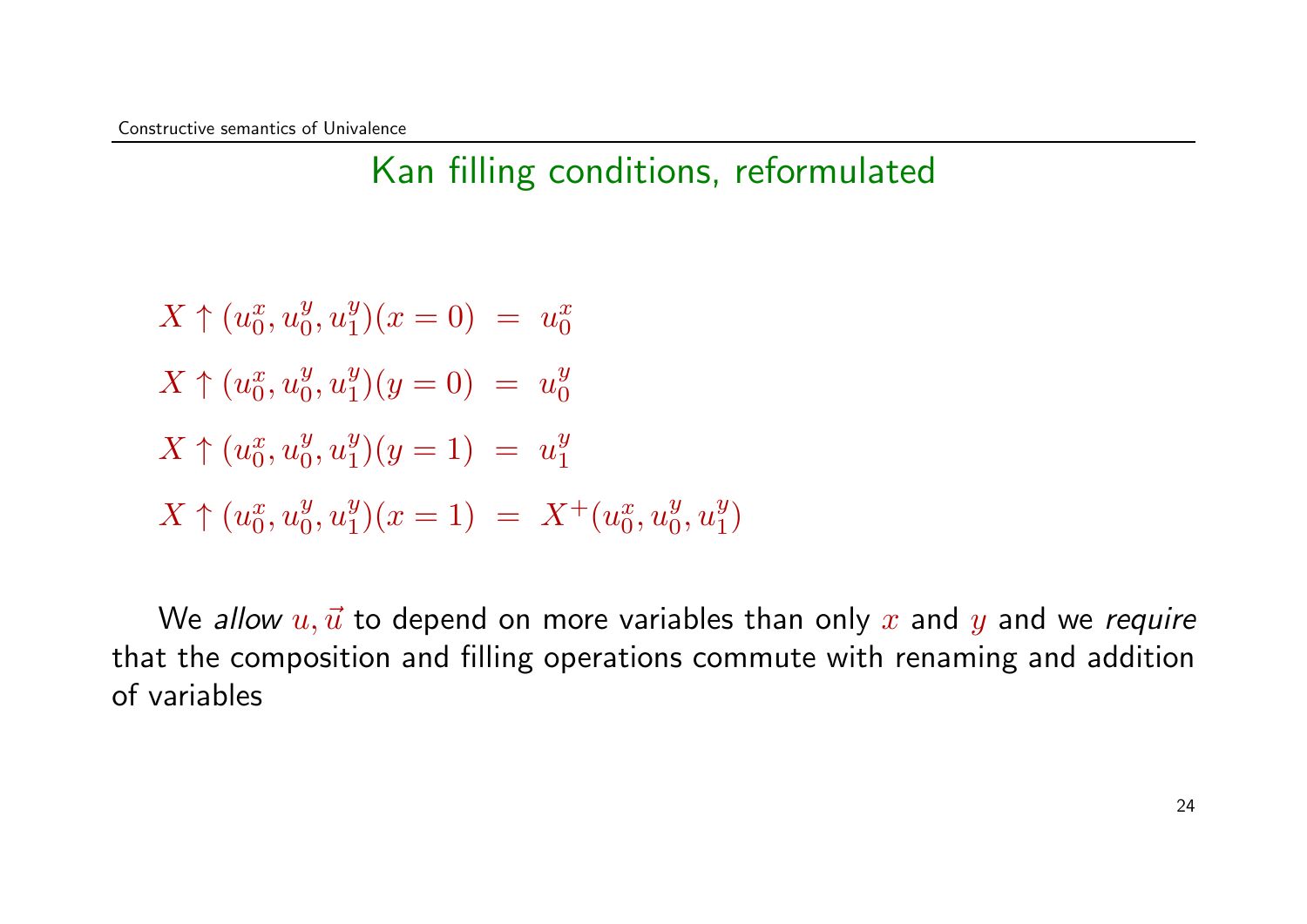Geometrically addition of variables corresponds to new filling operations



In this example we have added the  $y$  direction

The faces of this filling should be the filling of the faces

The degeneracy of a filling should be the filling of the degeneracy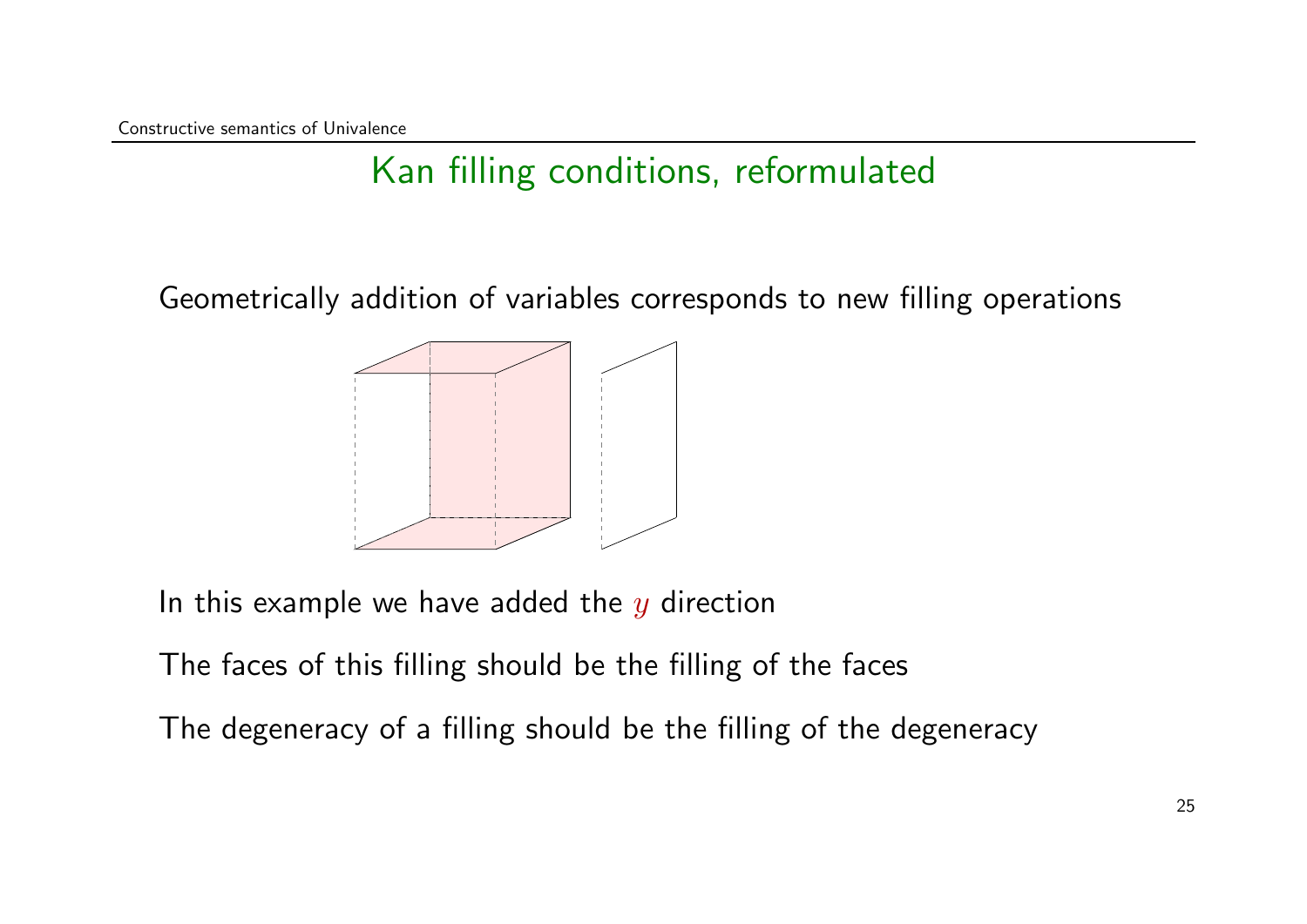We define a Kan cubical set to be a cubical set with composition and filling operations that commute with renaming and addition of variables

This extra condition is natural for this notion of cubical sets

Adding this extra condition *solves* the effectivity problem

We get a(n effective) model of dependent type theory, interpreting a type by a Kan cubical set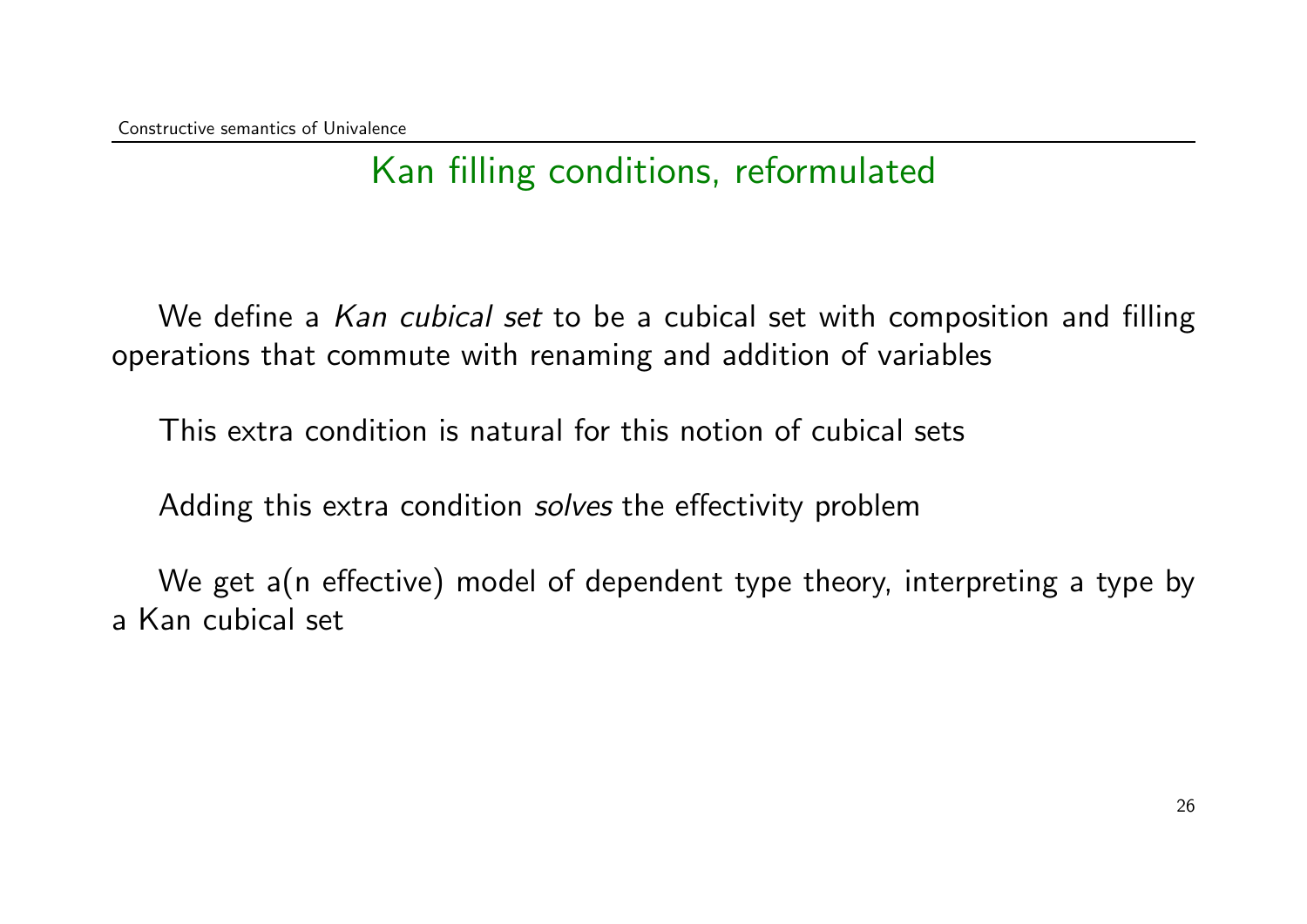Classically, from any simple Kan filling operations, we can get other filling operations that satisfy the stronger uniformity condition

In order to define these new operations, we have to rely on the decidability of degeneracy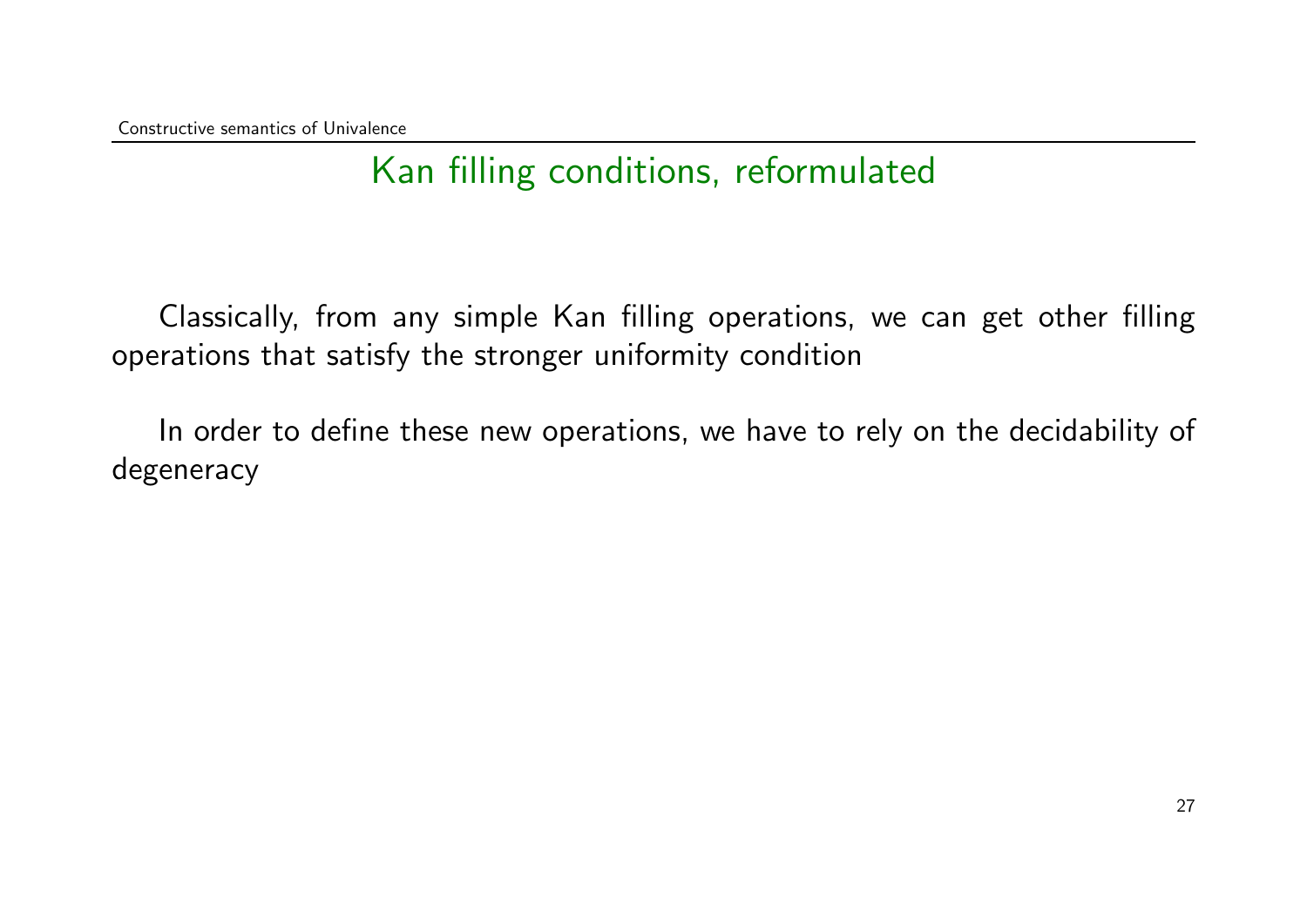#### Universe

What should be an equality  $A \to B$  between two types A and B?

We require to have a "heterogeneous" notion of lines  $a \rightarrow b$  where a point of  $\overline{A}$  and  $\overline{b}$  point of  $\overline{B}$ 

and a notion of squares  $p \to q$  where p line of A and q line of B, ...

This makes sense if  $A$  and  $B$  are only cubical sets and this represents a *relation* between  $A$  and  $B$ 

In order to get an equality  $A \rightarrow B$  we furthermore require that this heterogeneous notion of line, square, cube . . . also satisfies the Kan condition

(Equivalently, this is a Kan fibration over the unit interval)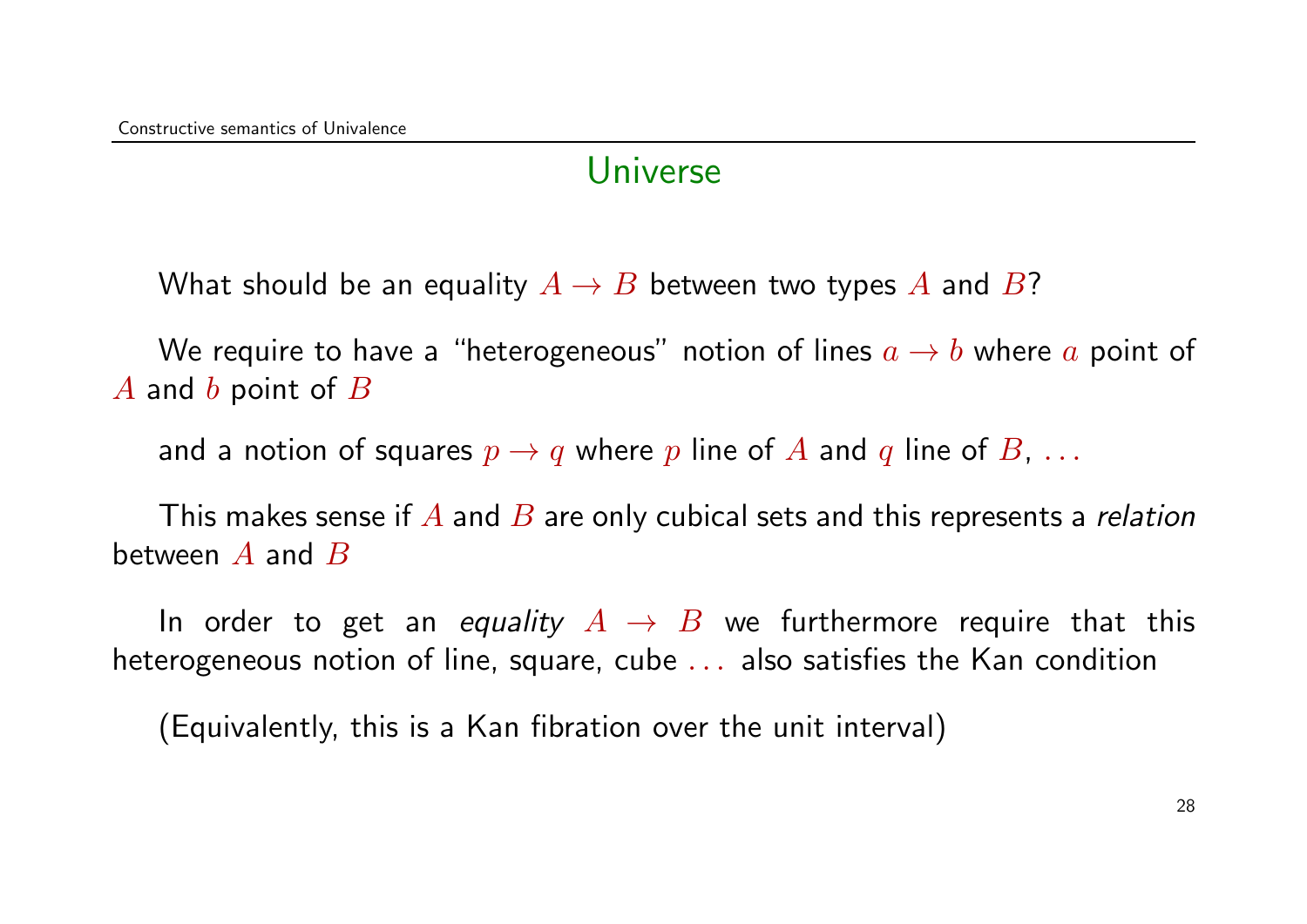### Example for Bishop sets

What is an equality  $A \rightarrow B$ ?

The Kan condition tells us that if  $a \to b, \,\, a \to a', \,\, b \to b'$  then  $a' \to b'$ 

but also that if  $a \to b, \; a' \to b', \; b \to b'$  then  $a \to a'$  and so on

All these conditions tell us exactly that this equality is the

graph of an isomorphism

between the (Bishop) sets  $A$  and  $B$ 

This is the essence of *univalence* 

An equality between two types is the graph of an equivalence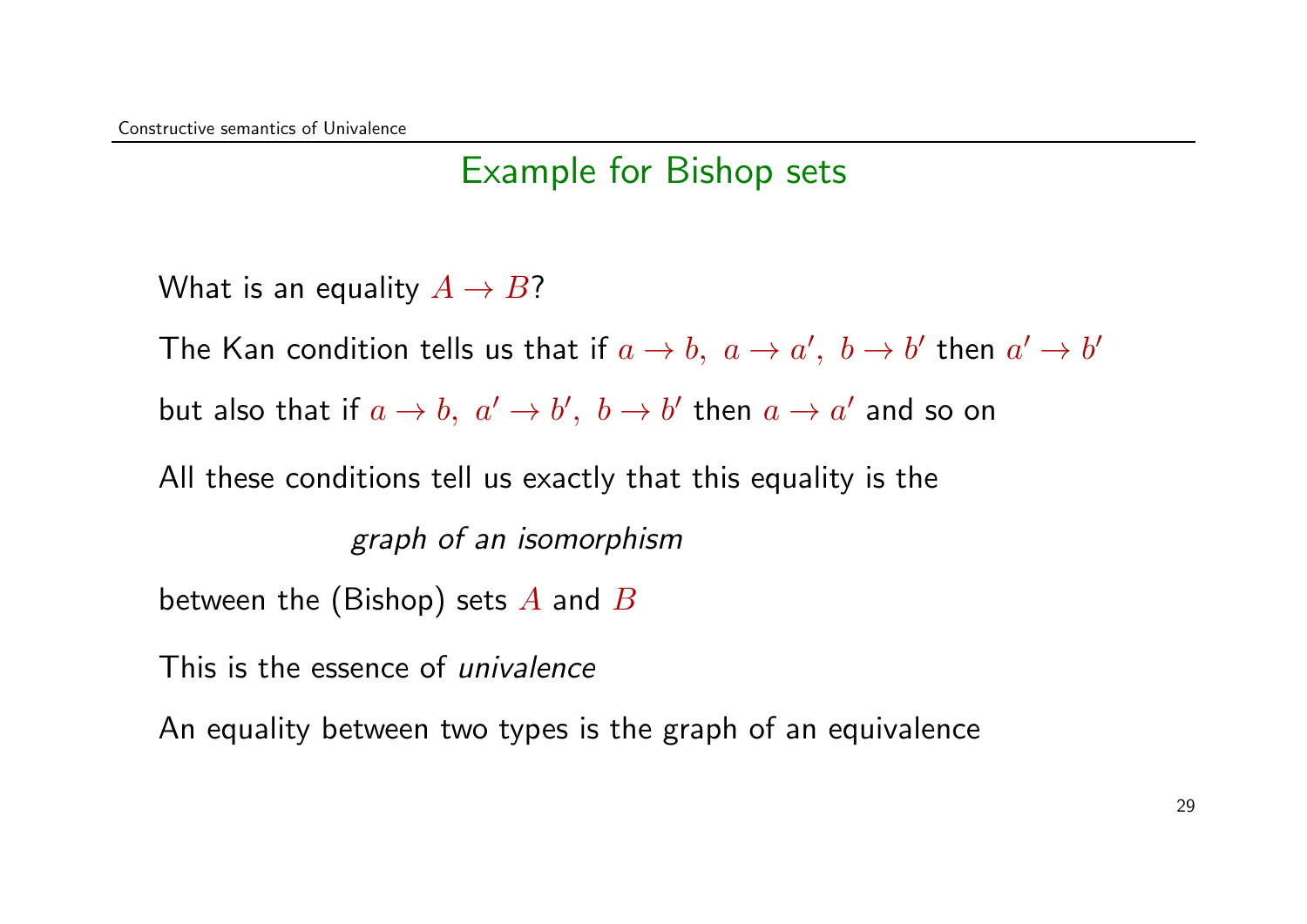## Example for (weak) groupoids

In this case, an equality  $A \rightarrow B$  correspond to the "graph" of an equivalence between  $A$  and  $B$  (seen as categories)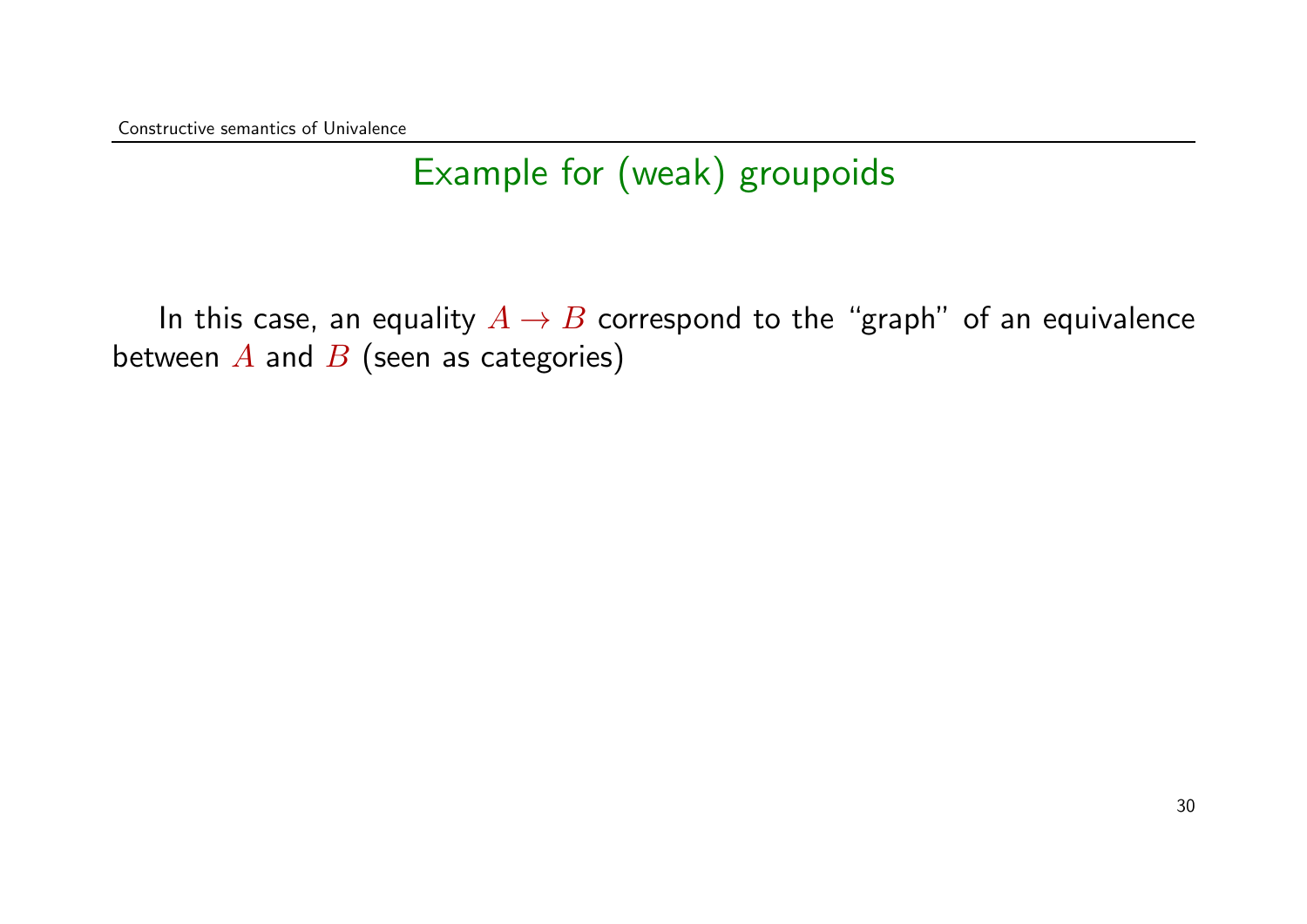#### Universe

We have defined a notion of lines  $A \rightarrow B$  between types

Similarly we can define a notion of squares, cubes, . . . between types

This defines a large cubical set

We have a natural notion of composition, which generalizes the notion of composition of relations, and preserve the Kan filling property

It can be shown that this large cubical set satisfies the Kan condition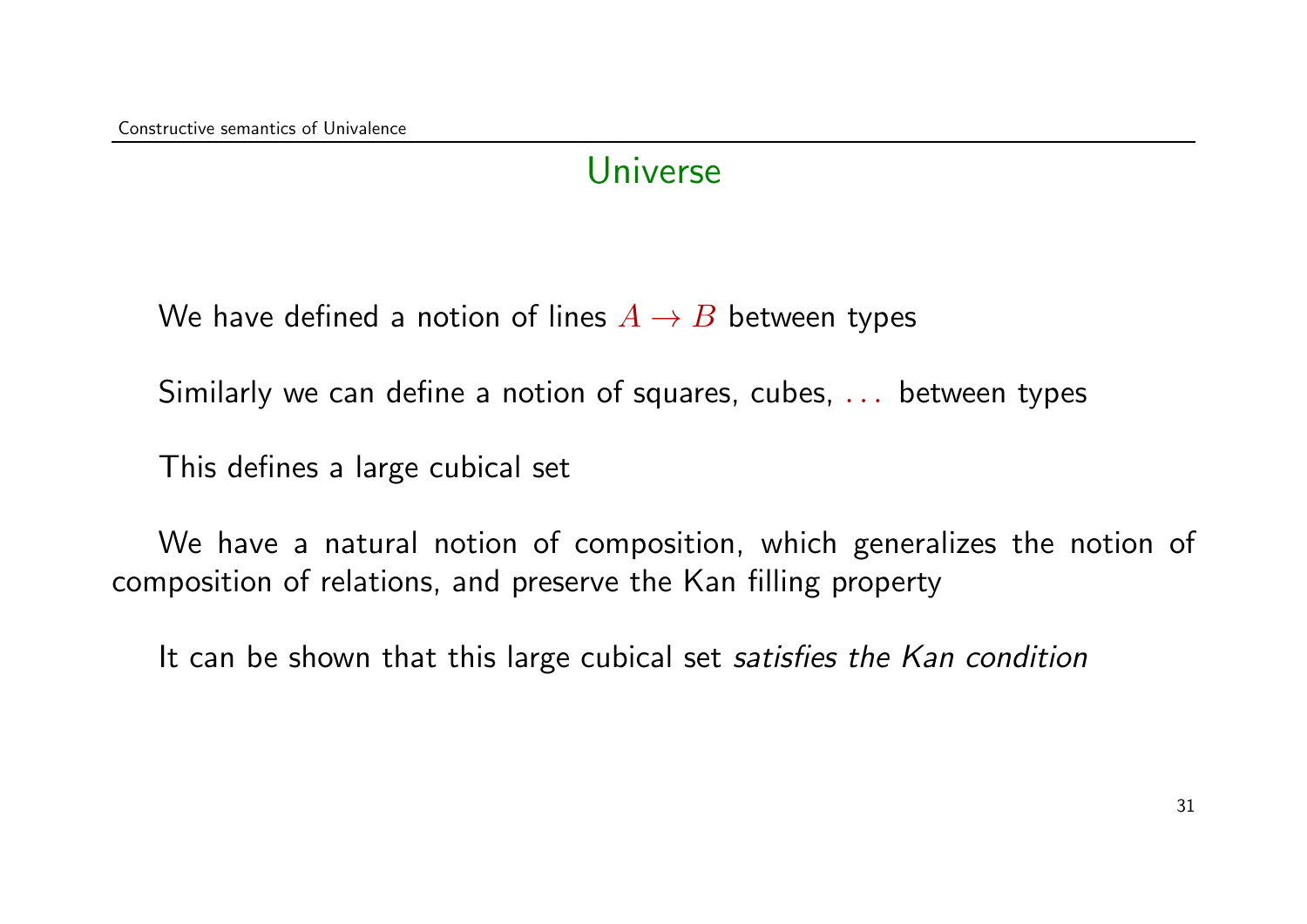### Kan completion

If  $X$  is a cubical set, we want to "complete" it to a Kan cubical set

For this we add operations  $X^+, X^-, X^-, X \downarrow$  in a free way, i.e. considering these operations as constructors

The uniformity condition defines what should be the degeneracies of these elements

We get in this way a new cubical set

By construction, this cubical set satisfies the Kan condition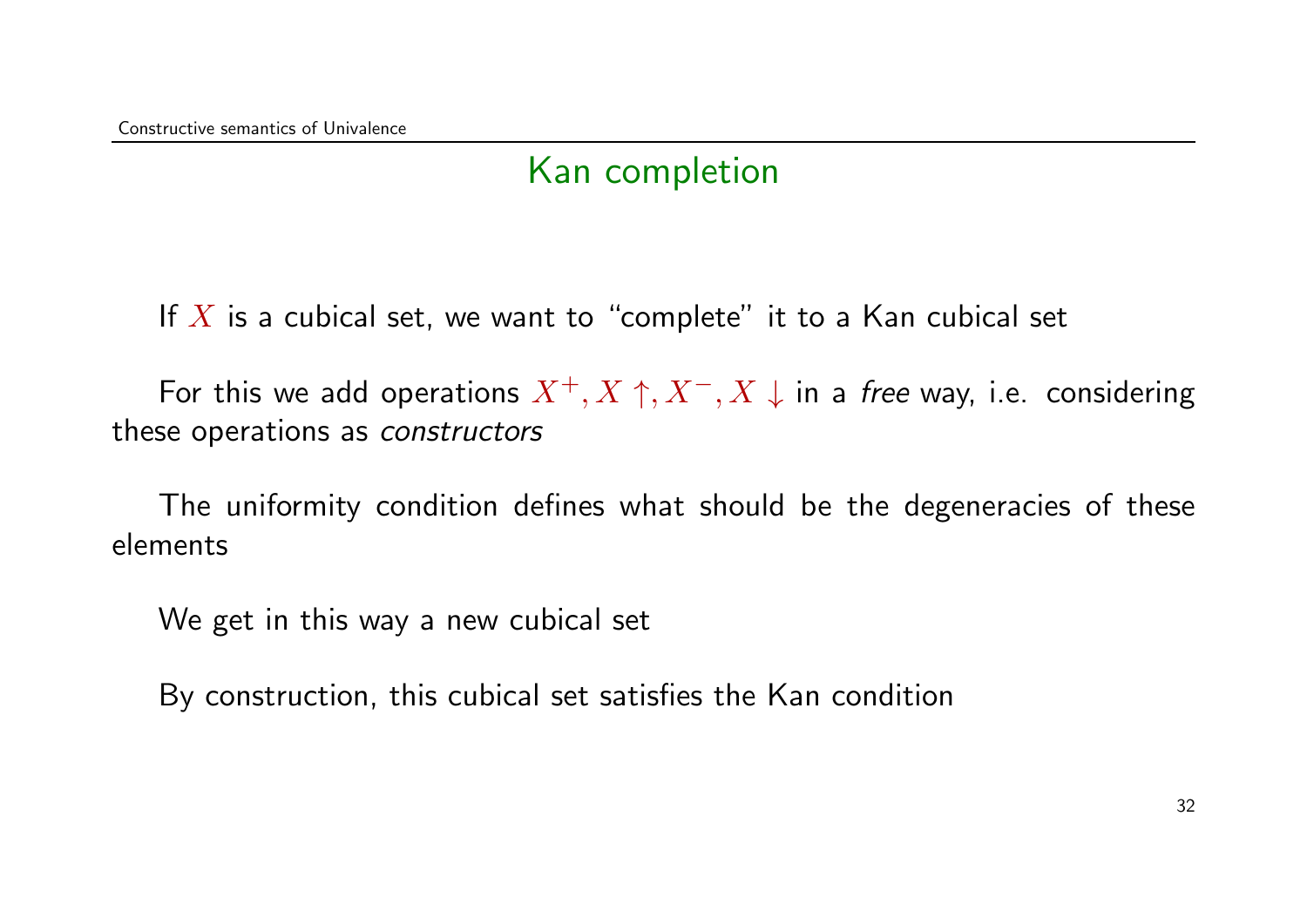# Defining  $S^1$ ,  $S^2$ , ...

The same idea can be used to define  $\mathsf{S}^1$ 

We add one point a and one line  $l : a \rightarrow a$  as constructors

We close it by the composition and filling operations

This satisfies the required induction principle of  $\mathsf{S}^1$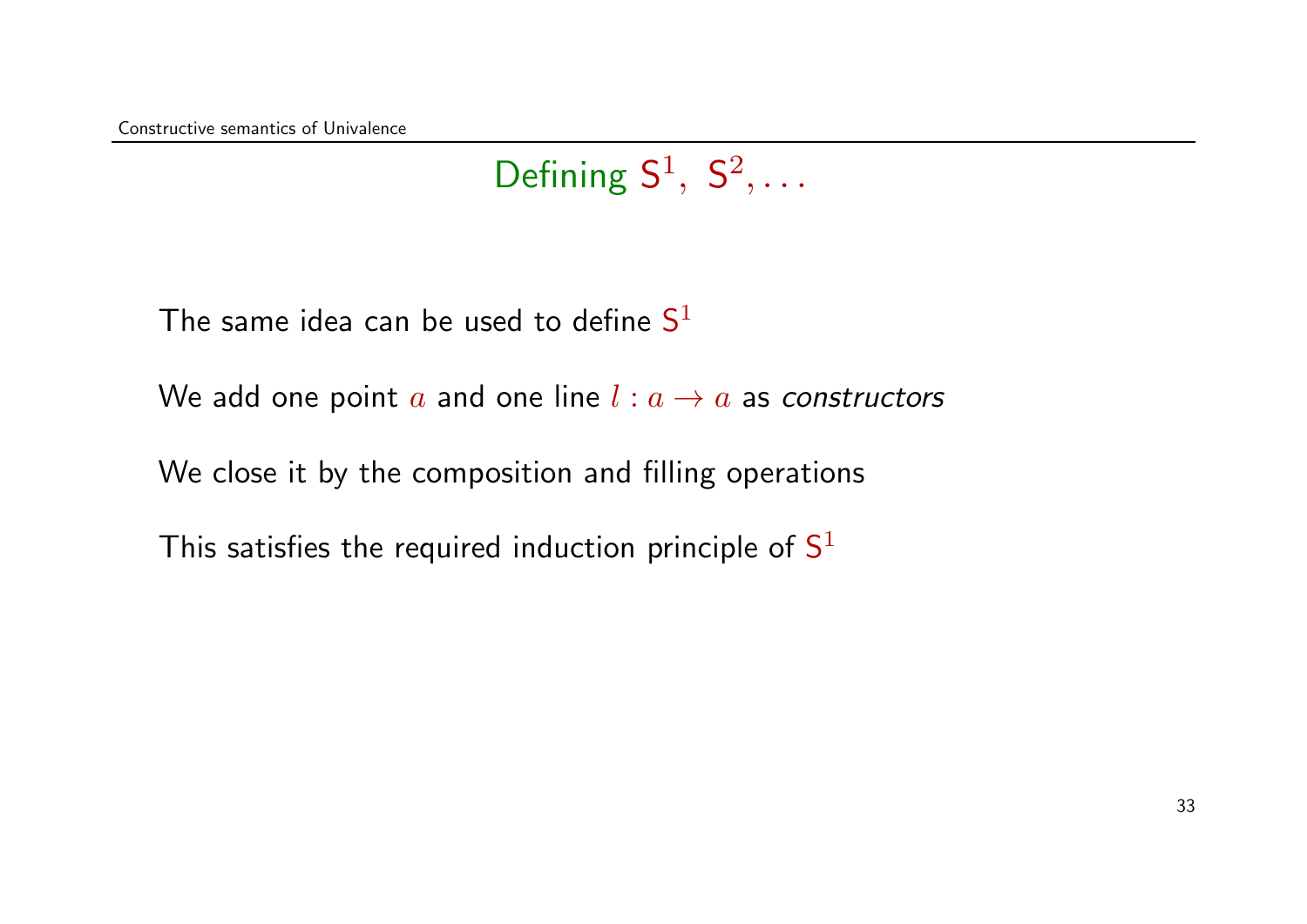### Defining inh  $X$

Similarly we define inh X for any Kan cubical set X

This is a *proposition* stating that X is inhabited

We add a constructor  $\alpha_x(a_0, a_1)$  connecting formally along the direction x any two I-cubes  $a_0$  and  $a_1$  (with x not in I)

 $\alpha_x(a_0, a_1)(x = 0) = a_0 \qquad \alpha_x(a_0, a_1)(x = 1) = a_1$ 

We define degeneracy of these new elements by commutation with substitution

This satisfies the required induction principle of inh  $X$ : if Y is a proposition and  $X \to Y$  then we have inh  $X \to Y$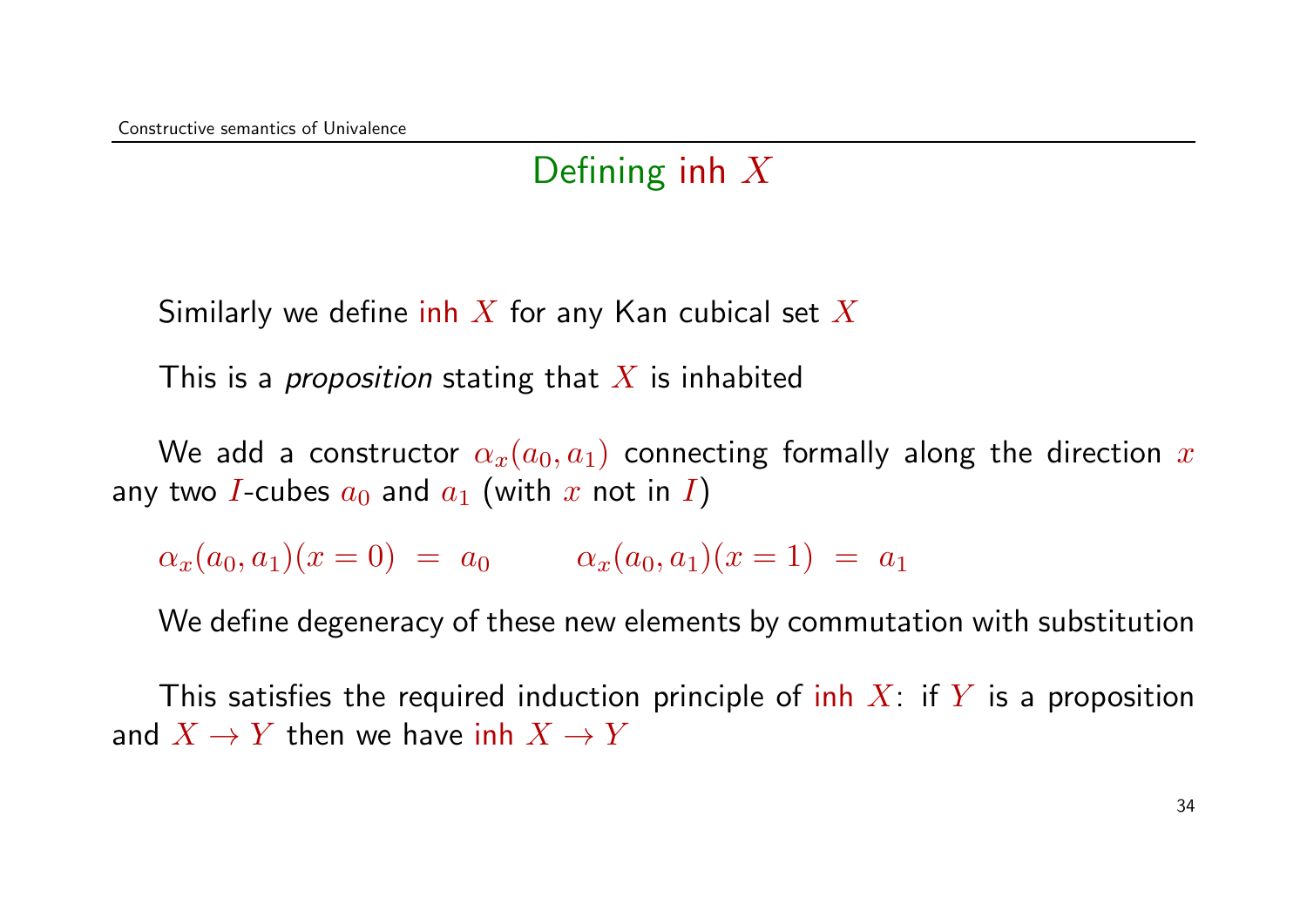### Axiom of Description

 $(\exists x : A)B = \text{inh } (\Sigma x : A)B$ 

If  $(\Sigma x : A)B$  is a proposition we have

 $(\exists x:A)B \rightarrow (\Sigma x:A)B$ 

This is a generalization of the *axiom of description* 

If A set, B proposition and  $(\exists!x:A)B$  then  $(\Sigma x:A)B$  is a proposition

Both Russell and Church use the symbol  $\iota$  to represent this as an operation

We have just given a justification of this axiom, different from Russell's one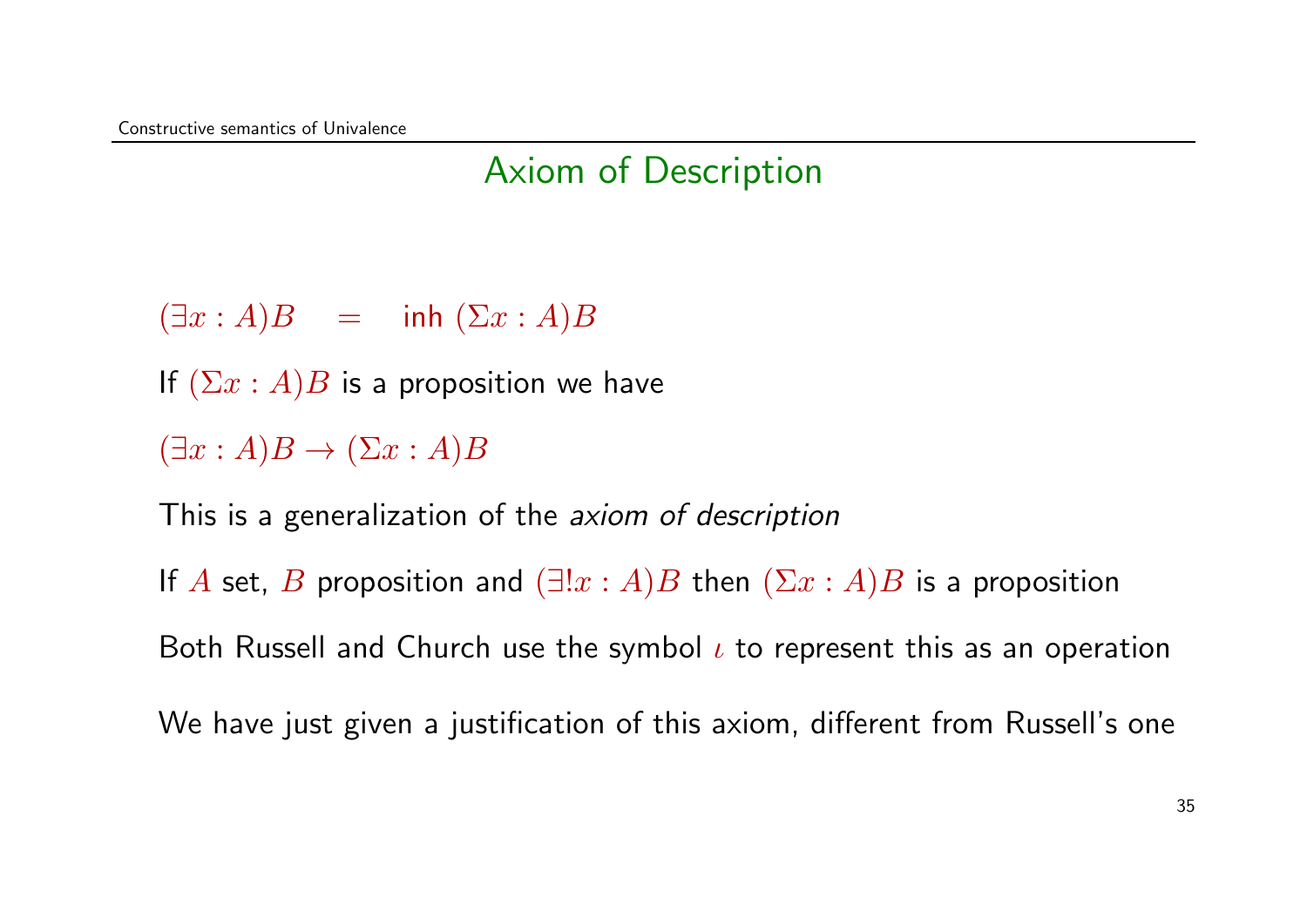#### What is a Kan Fibration

We want to represent the notion of family of types  $A \vdash B$ 

For each I-cube  $\alpha$  of A we have a corresponding set  $B\alpha$  of cubes above  $\alpha$ 

If v in  $B\alpha$  and  $f: I \to J$  is a substitution then  $vf$  is in  $B\alpha f$ 

We say that  $A \vdash B$  is a Kan fibration if we have composition operations  $B\alpha^+$ ,  $B\alpha^-$  and filling operations  $B\alpha \uparrow$ ,  $B\alpha \downarrow$  above  $\alpha$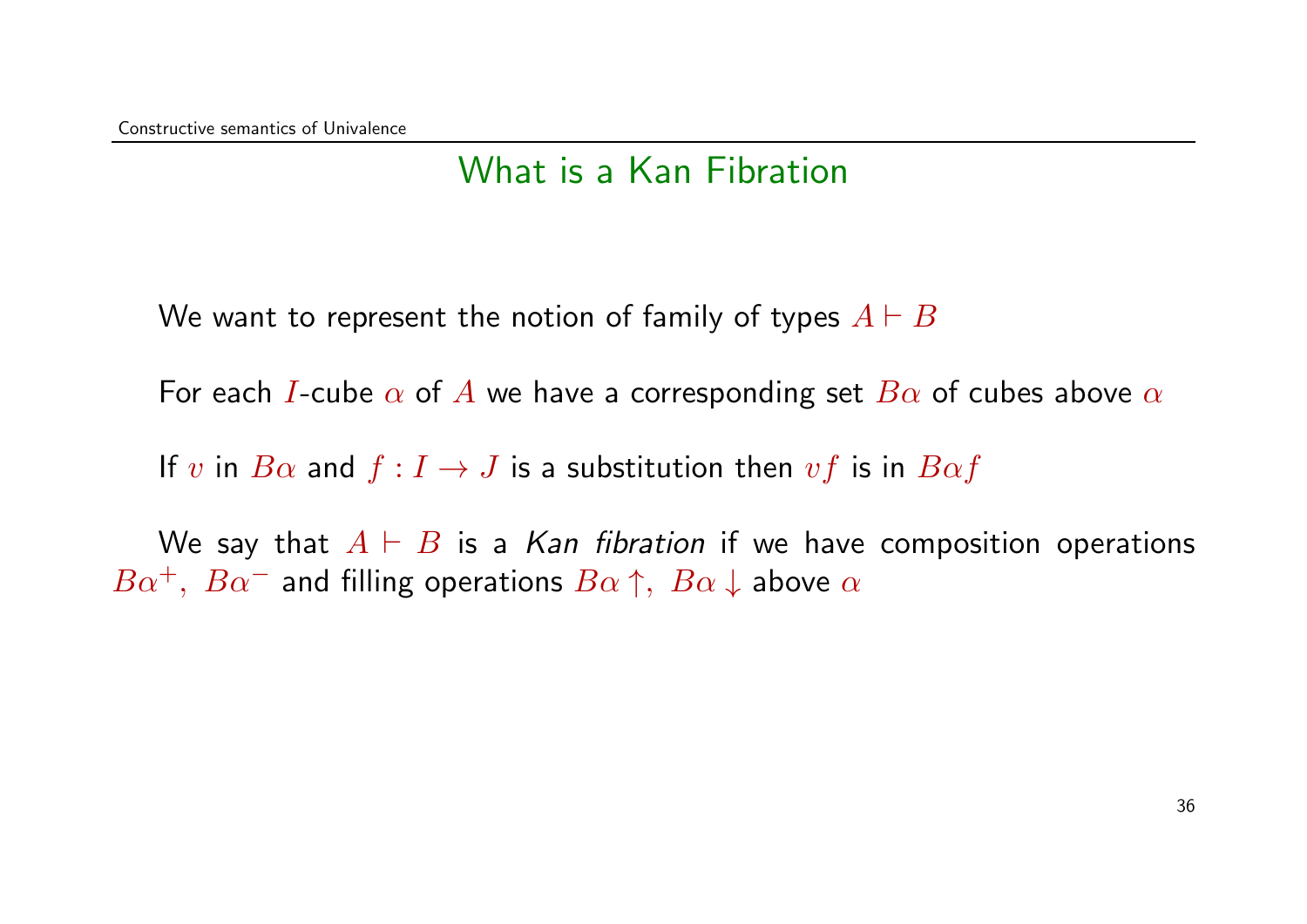### What is a Kan Fibration

In particular if  $\alpha$  is a line connecting  $\alpha_0$  and  $\alpha_1$  we get a transfer map

 $B\alpha_0 \rightarrow B\alpha_1$ 

which expresses Leibniz's law of substitution

Because of the uniformity condition this defines a map of cubical set

Without the uniformity condition, this cannot be done effectively